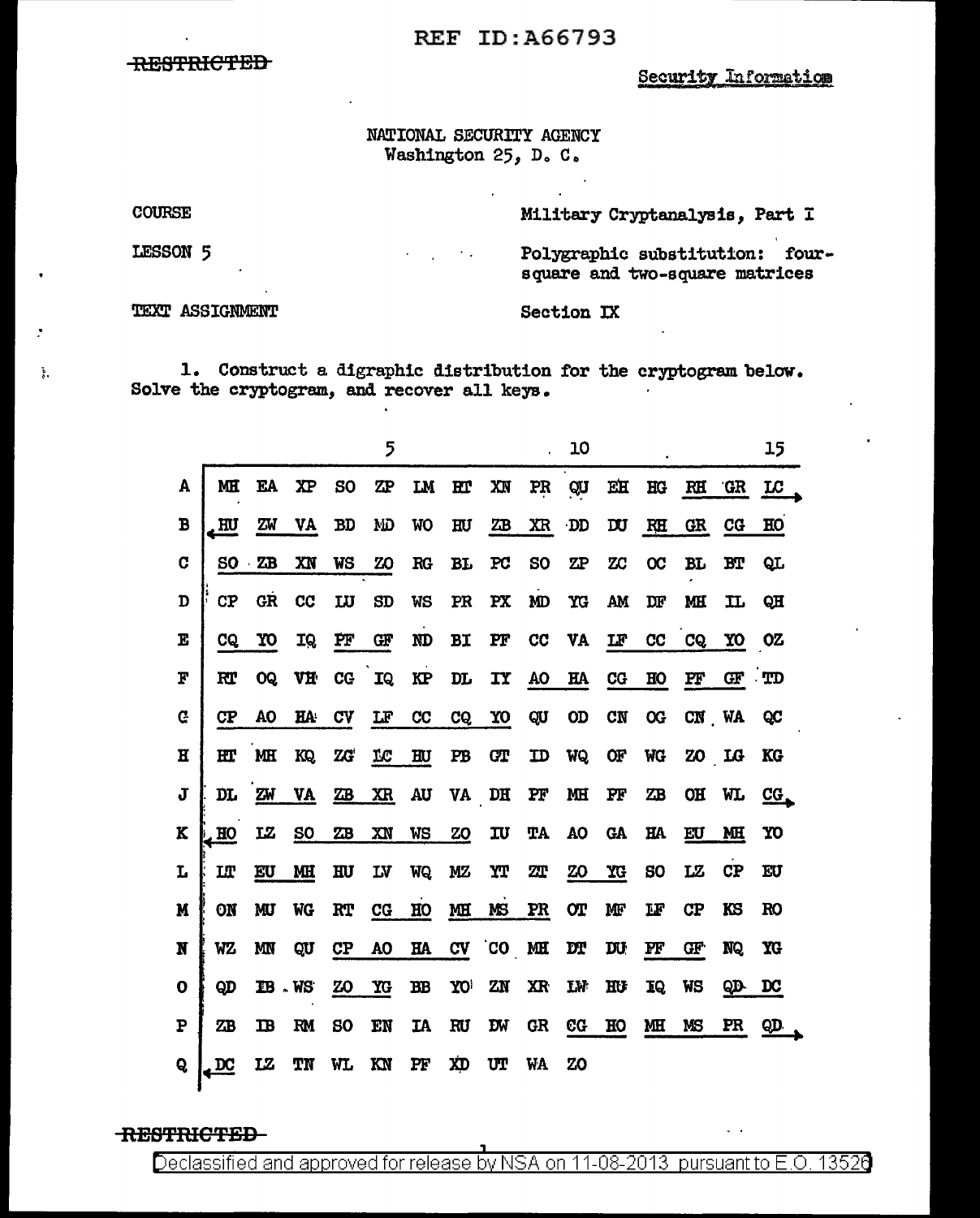$\ddot{\phantom{a}}$ 

## **RESTRICTED**

N.

2. The following cryptogram is suspected to contain the probable word REQUISITIONS. Solve it and recover all keys.  $\bar{1}$  $\ddot{\phantom{a}}$ 

|   |                                                                                                                                                                 |                |           |                | 5                                                                                         |                       |                                          |                        |                                                      | 10                                                                                      |                    |           |           |                                                  | 15        |
|---|-----------------------------------------------------------------------------------------------------------------------------------------------------------------|----------------|-----------|----------------|-------------------------------------------------------------------------------------------|-----------------------|------------------------------------------|------------------------|------------------------------------------------------|-----------------------------------------------------------------------------------------|--------------------|-----------|-----------|--------------------------------------------------|-----------|
| A | DI                                                                                                                                                              | AF             | IQ.       | GY             | II                                                                                        | KG                    | IT                                       | GC                     | QC                                                   | OV                                                                                      | DE                 | KU        | <b>DM</b> | RI                                               | RN        |
| B | <b>RO</b>                                                                                                                                                       | N <sub>K</sub> | UN        | KP             | DH                                                                                        | CU                    | RH                                       | PA                     | QQ                                                   | PL                                                                                      | OD                 | CM,       | <b>XB</b> | HE                                               | MR        |
| C | QQ                                                                                                                                                              | EG             | <b>IP</b> | QC             | $\mathbf{I}$                                                                              | <b>OP</b>             | <b>I'M</b>                               | SN                     | DT                                                   | DP                                                                                      | UT                 | <b>RS</b> | EM        | RN                                               | <b>OA</b> |
| D | QL                                                                                                                                                              | OD             | DA        | QC.            | 遼                                                                                         | <b>EM</b>             | WK                                       | $\overline{\text{MK}}$ | $\mathbf{p}$                                         | XP                                                                                      | RK                 | HT        | ΗE        | QR                                               | QU        |
| Ε | BP                                                                                                                                                              | LP             | LK        | NQ.            | IE                                                                                        | SR                    | HF                                       | SQ                     | <b>SO</b>                                            | QR                                                                                      | <b>CM</b>          | QL        | 肛         | <b>AC</b>                                        | TX        |
| F | <b>GK</b>                                                                                                                                                       | KF             | <b>CM</b> | TT             | ФB                                                                                        | RP                    | TT                                       | BK                     | MP                                                   | 肛                                                                                       | BC<br>٢            | ᇳ         | МT        | ZF                                               | RW        |
| G | ZR                                                                                                                                                              | CK             | <b>CM</b> | DC             | VC                                                                                        | <b>OA</b>             | <b>UA</b>                                | QP                     | RR                                                   | ${\bf I}$                                                                               | RQ                 | PK        | TP        | CE                                               | QH        |
| H | KP                                                                                                                                                              | UC             | <b>RO</b> | NК             | HO                                                                                        | QQ                    | PL                                       | OD.                    | <b>CM</b>                                            | YB                                                                                      | $_{\rm HE}$        | MR        | DT        | ÁF                                               | IQ.       |
| J | TT                                                                                                                                                              | IW             | <b>SO</b> | EM             | DM                                                                                        | QT                    | RQ                                       | BK                     | LG                                                   | TB                                                                                      | <b>CE</b>          | AY        | IJ        | IK                                               | <b>NX</b> |
|   | A<br>B<br>C<br>D<br>ı<br>E<br>F<br>G<br>н<br>I<br>$\cdot$ J<br>K<br>L<br>M<br>N<br>$\mathbf 0$<br>2<br>P<br>٦<br>Q<br>R<br>S<br>Τ<br>U<br>V<br>W<br>X<br>Y<br>z | 2<br>π         | 2<br>5    | $\mathbf{2}^-$ | $\begin{array}{ccc} \bullet & \bullet & \bullet \end{array}$<br>2<br>ı<br><b>စုံဦ=125</b> | 2<br>2<br>3<br>1<br>ч | 5<br>2<br>2<br>2<br>$\phi_{\bf r}^2$ =27 | $- 22$<br>$12 -$<br>2  | ٦<br>2<br>2<br>-1<br>$\mathbf{J}$<br>$\phi_0^2$ =106 | A B C D E F G H I J K L M N O P Q R S T U V W X Y Z 3<br>₩<br>$2 - - 132 - 1$<br>1<br>1 | 6<br>2<br>П<br>- 1 | ı         | τ         | ኈ<br>ı<br>$\bullet$<br>≅<br>$\bullet$<br>Ξ<br>۱w |           |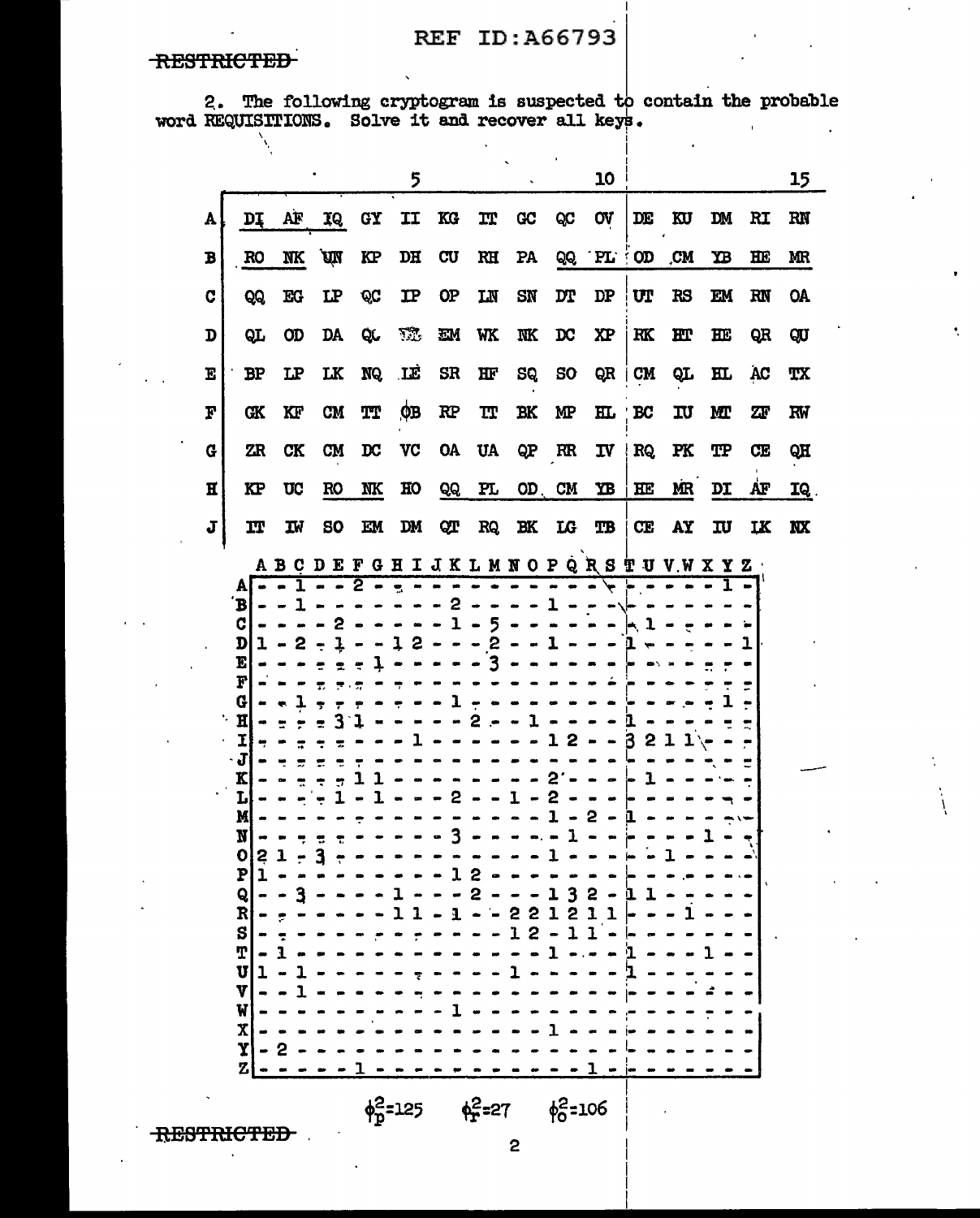#### **AESTRICTED**

 $\frac{2}{3}$ 

 $\lambda$  .

3. The following cryptogram was énciphered by means of an inverse four-square matrix, wherein the cipher sections are normal alphabets (IIJ) inscribed in straight horizontals. Solve it and recover all keys.

|              |                                                                                                                          | . .                    |                           |                                      | 5.                                                                   |              |                                                                                                                                                                                                    |                               |                                                                                                                                                                                              | iTÓ.                        |                      |              |           | ÷.                | 25 |
|--------------|--------------------------------------------------------------------------------------------------------------------------|------------------------|---------------------------|--------------------------------------|----------------------------------------------------------------------|--------------|----------------------------------------------------------------------------------------------------------------------------------------------------------------------------------------------------|-------------------------------|----------------------------------------------------------------------------------------------------------------------------------------------------------------------------------------------|-----------------------------|----------------------|--------------|-----------|-------------------|----|
| A            | QU                                                                                                                       | KF                     | FT                        | TО                                   |                                                                      |              | TP KI GB                                                                                                                                                                                           |                               | AD ES FQ                                                                                                                                                                                     |                             | HD                   | <b>GL AG</b> |           | KI                | EE |
| в            | TO                                                                                                                       | <b>RD</b>              | G H                       | 80                                   |                                                                      |              | RH IFO PW KI                                                                                                                                                                                       |                               | GO RH                                                                                                                                                                                        |                             | $\mathbf{H}$         | GU           | w         | ${\bf I} {\bf P}$ | WF |
| C            | ON                                                                                                                       | MD                     | RI                        | ÆB                                   | ME                                                                   |              | SO JEU MO FF                                                                                                                                                                                       |                               |                                                                                                                                                                                              | UK.                         | GI                   | <b>GL</b>    | AG        | OO                | MI |
| D            | GH                                                                                                                       | <b>PQ</b>              | GI                        | FG                                   |                                                                      |              | ER CII UO. INL                                                                                                                                                                                     |                               | QD                                                                                                                                                                                           | FQ                          | QK                   | $\mathbf{H}$ | $WG - FG$ |                   | FG |
| E            | NU                                                                                                                       | ТO                     | MH                        | LP                                   | <b>OK</b>                                                            |              | GG (QX AH                                                                                                                                                                                          |                               | GQ                                                                                                                                                                                           | PY                          | KT                   | PZ           | KT        | LP                | FV |
| F            | KY                                                                                                                       | KT                     | NE                        | RT                                   | UQ.                                                                  | Ħ            |                                                                                                                                                                                                    | TRK TFG DN                    |                                                                                                                                                                                              | US                          | ID                   | <b>IU</b>    | PD        | HA                | KB |
| G            | <b>CD . CT</b>                                                                                                           |                        | FZ                        | <b>IA</b>                            | FQ                                                                   | FF           |                                                                                                                                                                                                    |                               | ZD TRI (GH. RI                                                                                                                                                                               |                             | <b>' QC</b>          | FQ           | AH        | GQ                | MT |
| H            | FU                                                                                                                       | AĦ                     | GQ                        | PĐ                                   | DP                                                                   | ТY           |                                                                                                                                                                                                    | TEP HER ANY                   |                                                                                                                                                                                              | SD                          | RT                   | TL           | LC        | KI                | KA |
| $\mathbf{J}$ | RI                                                                                                                       |                        |                           | <b>IDC TO LU FA RF UC TIO WFF</b>    |                                                                      |              |                                                                                                                                                                                                    |                               |                                                                                                                                                                                              |                             |                      |              |           |                   |    |
|              | 'N<br>B<br>ຕ<br>D<br>E<br>F<br>G<br>Έ<br>I<br>J.<br>'Kʻ<br>Щ,<br>'N<br>N<br>0<br>P<br><b>QRSTU</b><br>∵ij<br>X<br>Y<br>Z | ı<br>11 -<br>я п<br>1. | $\bullet$<br>-3<br>1<br>2 | $-1 - -23$<br>4<br>2<br>ı<br>$- - 1$ | $\bullet$<br>3<br>3<br>4<br>$\mathbf{I}$<br>ı<br>ั <b>ตุ่ระ</b> บเ\$ | ł.<br>$\sim$ | $- - - - 1$<br>ma can ben wedd<br>$\sim$<br>$\frac{1}{2}$<br>$\bullet$<br>$\mathbf{m}$<br>$\blacksquare$<br>$\bullet$<br>$-1-$<br>$\mathbf{L}$<br>$\bullet$<br>$\phi_{\mathbb{F}}^{\mathbf{2}}$ 25 | ÷.<br>۰<br>$\rightarrow$<br>÷ | $\mathbf{u}-\mathbf{n}-$<br>$4 -  111 -$<br>- - 2 - +11 - 3 - - 11 1 - -<br>$122 - -1 -$<br>* = 3 = = = = = 2 = = =<br>$1 - 2 - 1$<br>$-11 - -$<br>in many mang-manana an<br>$\phi_0^2$ =126 | <b>100 nm nm 100 15 -00</b> | $1 \cdot$<br>$\cdot$ |              | - 1 1     |                   |    |

**RESTRICTED** 

 $\mathcal{M}_{\rm{max}}$ 

 $\mathbf{3}$ 

 $\ddot{\phantom{0}}$ 

 $\rightarrow$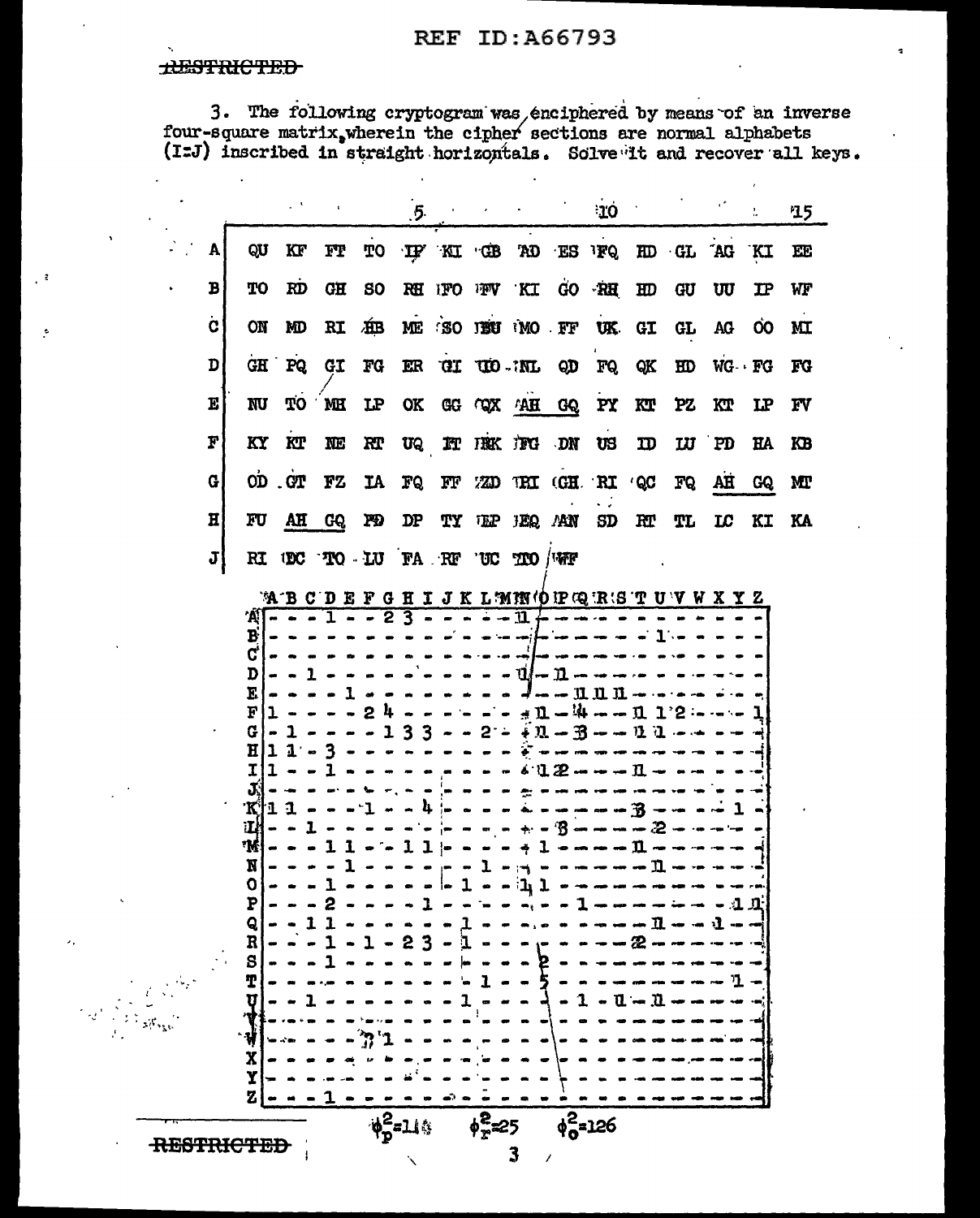$\overline{a}$ 

 $\mathfrak s_{\mathbb{Z}_+}$ 

 $\mathbf{r}$ 

### **RESTRICTED**

4. Solve the following cryptogram and recover all keys:

|                     |                                                                                                                                                                                                                                                                                                       |                                    |             |                                                   | 5                                                     | $\leftarrow$                                                                        |                                                                      |                                                                                                                                       |                                                                                                                                                                                                   | 10                                                                                                 |                               |                             |                |                        | 15         |
|---------------------|-------------------------------------------------------------------------------------------------------------------------------------------------------------------------------------------------------------------------------------------------------------------------------------------------------|------------------------------------|-------------|---------------------------------------------------|-------------------------------------------------------|-------------------------------------------------------------------------------------|----------------------------------------------------------------------|---------------------------------------------------------------------------------------------------------------------------------------|---------------------------------------------------------------------------------------------------------------------------------------------------------------------------------------------------|----------------------------------------------------------------------------------------------------|-------------------------------|-----------------------------|----------------|------------------------|------------|
| A                   | WB                                                                                                                                                                                                                                                                                                    | $\mathbf{T}$                       | ·ES         | SE                                                | SS                                                    | <b>NA</b>                                                                           | EC                                                                   | PA                                                                                                                                    | RT                                                                                                                                                                                                | RG                                                                                                 | <b>DO</b>                     | CP                          | RO             | TT                     | GA         |
| B <sub>1</sub>      | TC                                                                                                                                                                                                                                                                                                    | EN                                 | IZ          | RT                                                | 00                                                    | <b>OA</b>                                                                           | DP                                                                   | $E$ H                                                                                                                                 | PV                                                                                                                                                                                                | $\mathbf{M}$ .                                                                                     | FN                            | EO                          | TS             | $\infty$               | $\cdot$ MC |
| C                   | AD                                                                                                                                                                                                                                                                                                    | WB                                 | SP          | EN                                                | QC                                                    | <b>OV</b>                                                                           | AS                                                                   | BS                                                                                                                                    | VD                                                                                                                                                                                                | DR                                                                                                 | <b>NS</b>                     | <b>RO</b>                   | QC             | CA.                    | WO         |
| D                   | <b>OG</b>                                                                                                                                                                                                                                                                                             | EN                                 | ZP          | QS                                                | <b>WO</b>                                             | P <sub>0</sub>                                                                      | PA                                                                   | RT                                                                                                                                    | RG                                                                                                                                                                                                | SN                                                                                                 | <b>IS</b>                     | Œ                           | $\overline{C}$ | NR                     | RO         |
| E                   | <u>୍ଦୁ୯</u>                                                                                                                                                                                                                                                                                           | ZE                                 | WO          | $\overline{00}$                                   | EN                                                    | ZP                                                                                  | <u>ର୍କ୍ତ</u>                                                         | WB                                                                                                                                    | <b>OP</b>                                                                                                                                                                                         | WQ.                                                                                                | RP                            | IA                          | HA             | EC                     | <b>OG</b>  |
| F                   | HA                                                                                                                                                                                                                                                                                                    | EН                                 | ZT          | SQ                                                | PO                                                    | <b>TT</b>                                                                           | $\mathbf{C}\mathbf{N}$                                               | HA                                                                                                                                    | $\mathbf{R}$                                                                                                                                                                                      | WP                                                                                                 | SU                            | ES                          | <b>CA</b>      | AB                     | SQ         |
| G                   | SS                                                                                                                                                                                                                                                                                                    | SQ                                 | DA          | <b>SG</b>                                         | AZ                                                    | ЛA                                                                                  | <b>CM</b>                                                            | HA                                                                                                                                    | IE                                                                                                                                                                                                | ĶN                                                                                                 | RD                            | <b>SA</b>                   | IE             | NH                     | BP         |
| н                   | NA.                                                                                                                                                                                                                                                                                                   | AC                                 | SQ          | SS                                                | SQ                                                    | DA                                                                                  | SS                                                                   | NZ.                                                                                                                                   | IE                                                                                                                                                                                                | ĶN                                                                                                 | OD                            | . CM                        | <b>HA</b>      | WO                     | PO         |
| J                   | AE                                                                                                                                                                                                                                                                                                    | KR                                 | TS          | MC                                                | AL                                                    | HW                                                                                  |                                                                      |                                                                                                                                       |                                                                                                                                                                                                   |                                                                                                    |                               |                             |                |                        |            |
| $\pmb{\mathcal{S}}$ | A<br>$\bullet$<br>$\mathbf{B}$<br>$\mathbf{C}$<br>2<br>$\mathbf{D}$<br>2<br>E,<br>F<br>$\mathbf G$<br>$\mathbf{H}$<br>5<br>I<br>2<br>$\mathbf{J}_i$<br>K,<br>$ \mathbf{L} $<br>M<br>N<br>2<br>$\mathbf{Q}$<br>ı<br>$\mathbf{P}$ 2<br>.ସ୍କ<br>$\mathbf{R}$<br>$S_i$<br>:ए<br>រុប<br>-V<br>W<br>X<br>Ÿ. | 1111<br>2<br>Л<br>$\bullet$<br>- - | ı<br>2<br>1 | $\overline{\mathbf{3}}$<br>$\bullet$<br>$\bullet$ | $\sim$<br>2<br>a.<br>ı<br>$\bullet$<br>$\phi^2 = 109$ | $\blacksquare$<br>$\overline{\phantom{a}}$<br>$\bullet$<br>$\overline{\phantom{a}}$ | 1<br>$\blacksquare$<br>$\bullet$<br>÷<br>$\bullet$<br>$\phi_r^2$ =24 | $\sim$<br>ı<br>$\qquad \qquad \blacksquare$<br>ı<br>$\bullet$<br>4<br>ı<br>1<br>2<br>œ<br>2<br>$\blacksquare$<br>3<br>$-1 -$<br>$-.4$ | A B C D E F G H I J K L M N O P Q R S T U V W X Y Z<br>1<br>ı<br>$1 - 1$<br>ı<br>$\bullet$<br>$\mathbf{1}$<br>$5\overline{)}$<br>$\mathbf{1}$<br>$\mathbf{1}$<br><u> 2 - 1</u><br>$\phi_0^2$ =150 | 1<br>- - -<br>$\bullet$ 1<br>2<br>ı<br>ι<br>1<br>$\rightarrow$ $\rightarrow$ $\rightarrow$<br>$ -$ | 2<br>$\mathbf 1$<br>$\bullet$ | 2<br>ı<br>ı<br>$\mathbf{1}$ |                | $\mathbf{I}$<br>ı<br>ı |            |

**RESTRICTED** 

 $\cdot \mathbf{h}$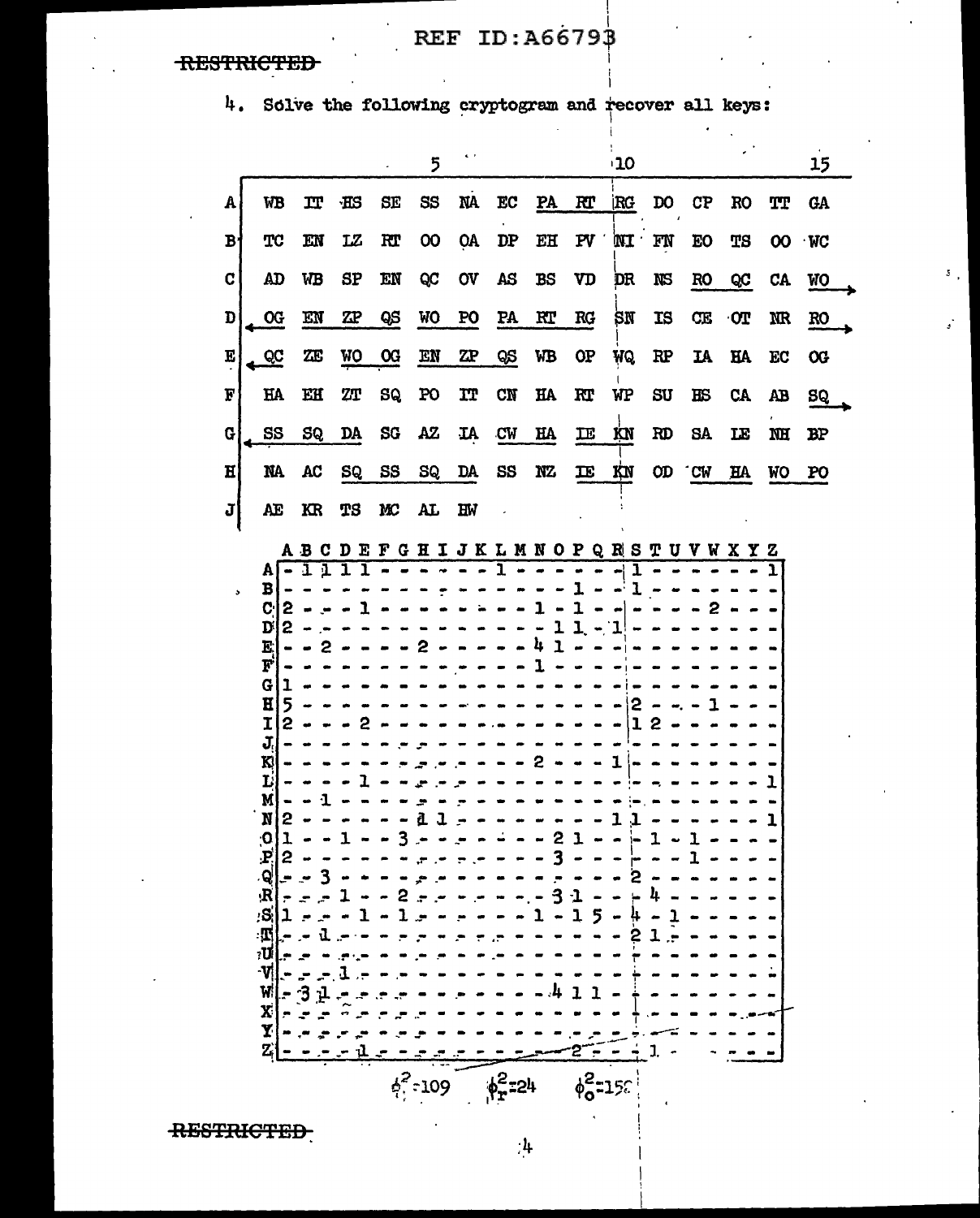$\overline{\cdot}$ 

#### **RESTRICTED**

5. The following two messages were intercepted on the same radio link half an hour apart, message "B" being in apswer to a request for a service. Solve the texts, recover all keys, and determine the cause of the cryptogra

|   |                          |           |           |               |           |           | <b>MESSAGE</b> |           |           |              |           |           |           |             |           |
|---|--------------------------|-----------|-----------|---------------|-----------|-----------|----------------|-----------|-----------|--------------|-----------|-----------|-----------|-------------|-----------|
|   |                          |           |           |               | 5         |           |                |           |           | 10           |           |           |           |             | 15        |
| А | <b>DS</b>                | ZM        | <b>CM</b> | GI            | QM        | AB        | <u>vơ</u>      | ED        | SU        | $\mathbf{X}$ | TО        | <u>SQ</u> | <b>OR</b> | $_{\rm MR}$ | SB        |
| B | PN                       | QO        | HN        | ТB            | IJ        | QN        | QS             | SI        | CR        | YU           | TQ.       | cc        | KG        | AT          | FN        |
| C | YF                       | VG        | .ED       | <b>CG</b>     | NU        | <b>MO</b> | LL             | <b>SB</b> | NP        | SQ           | OR.       | NR        | SB        |             |           |
| D | PN                       | <b>CM</b> | ΜĠ        | $\mathbf{RP}$ | <b>OG</b> | II.       | $\mathbf{x}$   | QM        | AB        | 80           | NQ        | LZ        | IJ        |             |           |
| E | FD                       | YR        | VI        | OR            | SB        |           |                |           |           |              |           |           |           |             |           |
|   |                          |           |           |               |           |           |                |           |           |              |           |           |           |             |           |
|   |                          |           |           |               |           |           | MESSAGE        | "B"       |           |              |           |           |           |             |           |
|   |                          |           |           |               | 5         |           |                |           |           | 10           |           |           |           |             | 15        |
| A | <b>OY</b>                | <b>RU</b> | PU        | KV            | TU        | <b>WO</b> | IW             | Ш.        | <b>NR</b> | EV           | VD        | NB        | BZ        | YZ          | <b>NO</b> |
| B | AS<br>÷                  | TD        | ĦЗ        | VO            | DE        | TS        | TY             | NV        | PZ        | <b>SR</b>    | VB        | PM        | ΓW        | WQ.         | XS        |
| C | SK                       | IW        | IJ        | PW            | YR        | CD        | DE             | YC        | XD        | <b>NO</b>    | YC        | <b>NB</b> | BZ        | YZ          | <b>NO</b> |
| D | $\underline{\mathbf{A}}$ | PU        | CO        | UC            | BW        | ņĘ        | SF ·           | PU        | KV        | TU           | <b>WO</b> | ND        | YB        | DI          | DM        |

**RESTRICTED** 

 $5\overline{)}$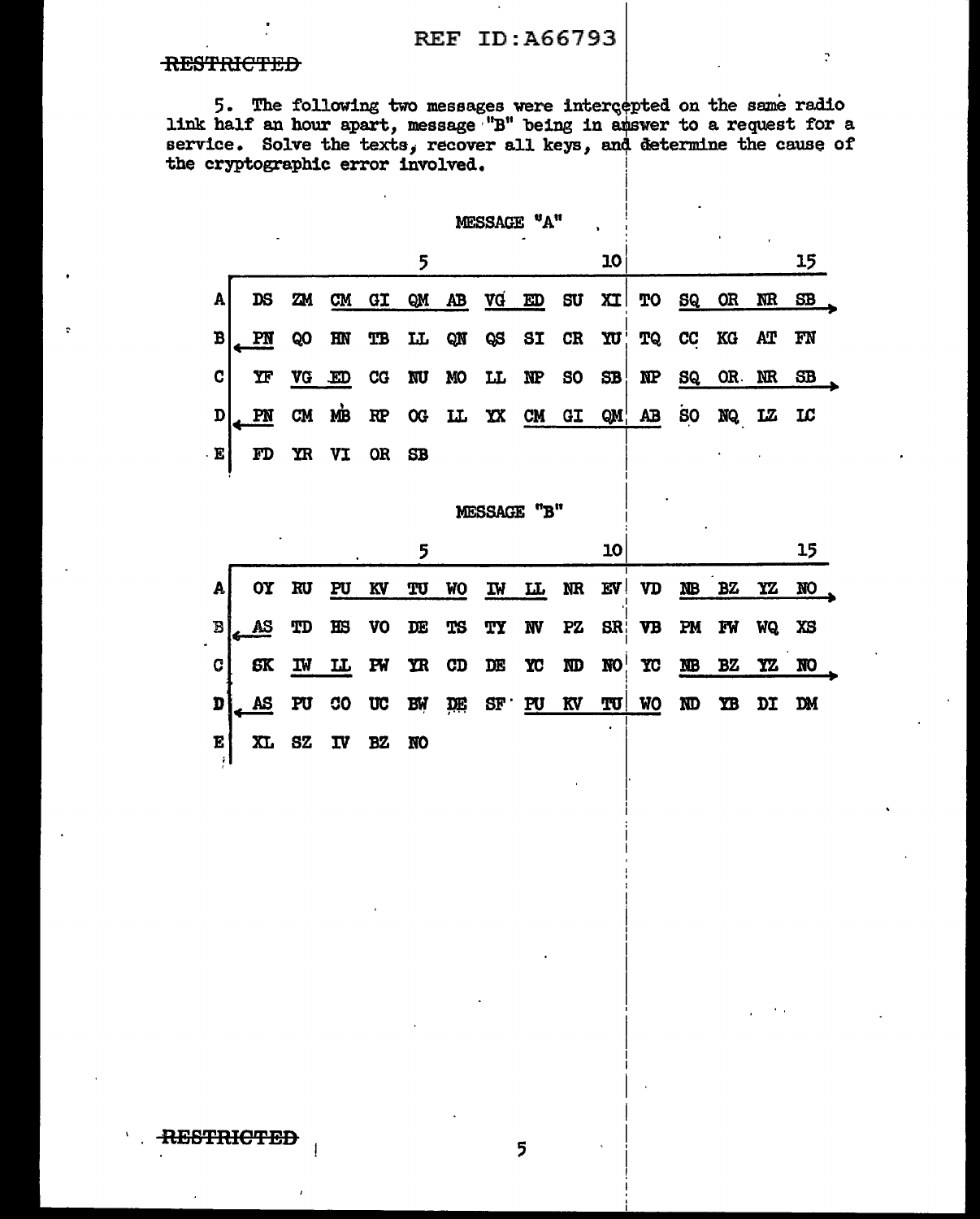## **RESTRICTED**

 $\frac{1}{\ell}$ 

6. The following cryptogram, suspected to begin with the words<br>AIR RECONNAISSANCE REPORTS, was enciphered by means of a four-square<br>matrix with four different keyword-mixed sections. Solve it and recover all keys.

|              |       |             |           |             | 5                    |    |             |            |           | 10      |       |             |              |               | 15          |
|--------------|-------|-------------|-----------|-------------|----------------------|----|-------------|------------|-----------|---------|-------|-------------|--------------|---------------|-------------|
| ٠A.          | IC    | <b>RO</b>   | IK        |             | HC AA OU TC          |    |             | IH         | <b>BO</b> | NR      | RD    | TT          | CD.          | FI            | IJ          |
| в            | MS    | TD          |           |             | XA LB EA OY TI PC    |    |             |            |           | $PF$ HC | QC    | RD          | TM           | XВ            | US          |
| C.           | CD    | <b>MO</b>   | EB        | IV          |                      |    | HE GG IB XA |            | ND        | US      | KC    | $S_{\rm F}$ |              | EA OY         | KC          |
| D            | PL HC |             | US        | IO.         | BT                   | NК | M.          | <b>IG</b>  | PF HC     |         | ND D  | <b>GC</b>   | $\mathbf{X}$ | YF            | $_{\rm RR}$ |
| E            |       | HE GG       | <b>OW</b> | $_{\rm IR}$ | QI                   | IL | IR          | NB         | TT        | $_{HG}$ | TМ    |             | OU SC        | <b>BT</b>     | RD          |
| $\mathbf{F}$ | /US   | EB          | LB        |             | SO AR                | UF | CS CA       |            | EH        | CF      | ТS    | OE          | AQ           | $_{\rm HC}$   | TM          |
| G            | AR    | $_{\rm MR}$ |           | OS RU       | OE AQ LA DB XA IA QT |    |             |            |           |         |       | NК          | <b>OG</b>    | $\mathrm{SF}$ | UI          |
| 피            | Œ     | CB          | TY        | US          | HS                   |    | AS TD       | HC         |           | AS CF   | ŤЗ    | Œ           | AQ           | <b>BD</b>     | ж           |
| J            | CS.   | QI          | BR        | NК          | <b>IB</b> SO AR      |    |             | ${\bf PN}$ | QE        | ME      | ŃR    | RD          | UF           | AR            | NΒ          |
| K            | UT    | RS          | <b>GC</b> | SC.         | <b>GC</b>            |    | NL SO       | <b>BD</b>  | ŞF        | OR      | US HS |             | KG           | ᅖ             | AS          |
| IJ           | SF    | CK.         | HD.       | BD.         | TУ                   |    |             |            |           |         |       |             |              |               |             |

(See distribution on following page)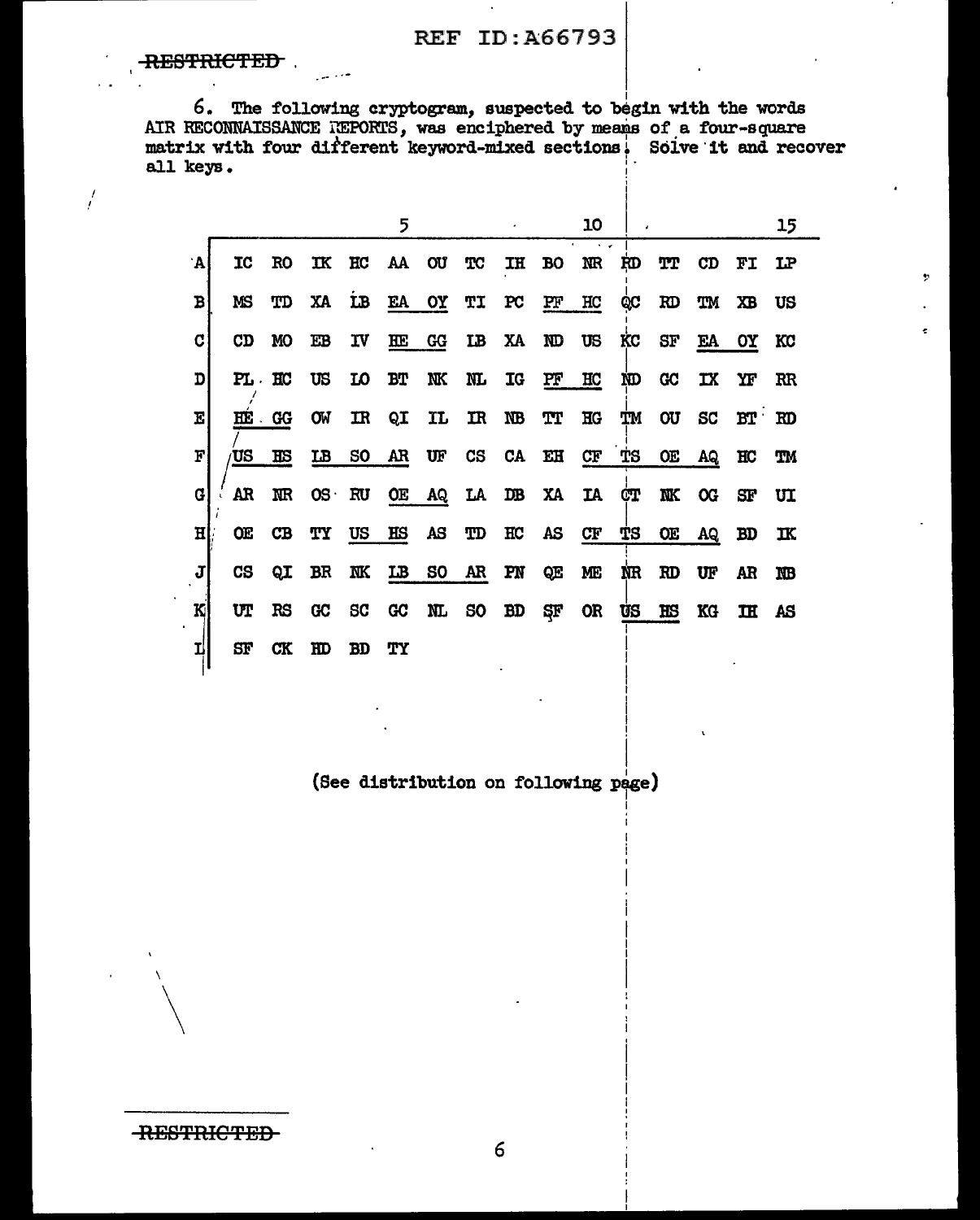### **RESTRICTED**

(Frequency distribution for Problem 6)

|                      |  |                 |  |  | - A B C D E F G H I J K L M N O P Q R S T U V W X Y |  |  |  |                 |  |  |  |  |  |  |
|----------------------|--|-----------------|--|--|-----------------------------------------------------|--|--|--|-----------------|--|--|--|--|--|--|
|                      |  |                 |  |  |                                                     |  |  |  |                 |  |  |  |  |  |  |
| C I                  |  |                 |  |  | $11 - 2 - 2 - - - - 1 - - - - - - 2$                |  |  |  |                 |  |  |  |  |  |  |
| D                    |  |                 |  |  |                                                     |  |  |  |                 |  |  |  |  |  |  |
| E                    |  |                 |  |  | 21 - - - - - 1 - - - - - - - - - -                  |  |  |  |                 |  |  |  |  |  |  |
| F                    |  |                 |  |  | - - - - - - - - 1 - - - - -                         |  |  |  |                 |  |  |  |  |  |  |
| G                    |  | - - 3 - - - 2 - |  |  |                                                     |  |  |  |                 |  |  |  |  |  |  |
|                      |  |                 |  |  | - - 6 1 2 - 1 - - - - - - - - - - - 3 - - - - -     |  |  |  |                 |  |  |  |  |  |  |
|                      |  |                 |  |  | $1 - 1 - - 12 - - 21 - - - - 2 - - - 1 - 1 -$       |  |  |  |                 |  |  |  |  |  |  |
| 田丁丁                  |  |                 |  |  |                                                     |  |  |  |                 |  |  |  |  |  |  |
| K                    |  |                 |  |  | --2---1----                                         |  |  |  |                 |  |  |  |  |  |  |
| L                    |  |                 |  |  |                                                     |  |  |  |                 |  |  |  |  |  |  |
| M                    |  |                 |  |  | - - - - 1 - - - - - - - - - 1 - - - 1 - - - - - -   |  |  |  |                 |  |  |  |  |  |  |
| N١                   |  |                 |  |  |                                                     |  |  |  |                 |  |  |  |  |  |  |
| 0                    |  |                 |  |  | ----4-1-----------11-2-1-2-                         |  |  |  |                 |  |  |  |  |  |  |
| Pl                   |  |                 |  |  |                                                     |  |  |  |                 |  |  |  |  |  |  |
|                      |  |                 |  |  | $Q$  --1-1---2--------                              |  |  |  |                 |  |  |  |  |  |  |
| $\tilde{\mathbf{R}}$ |  |                 |  |  |                                                     |  |  |  |                 |  |  |  |  |  |  |
| Sļ                   |  |                 |  |  |                                                     |  |  |  |                 |  |  |  |  |  |  |
| TI                   |  |                 |  |  | - - 1 2 - - - - 1 - - - 3 - - - - - 2 2 - - - - 2 - |  |  |  |                 |  |  |  |  |  |  |
| IJ                   |  |                 |  |  | - - - - - 2 - - 1 - - - - - - - - - 6 1 - - - -     |  |  |  |                 |  |  |  |  |  |  |
| V                    |  |                 |  |  |                                                     |  |  |  |                 |  |  |  |  |  |  |
| V                    |  |                 |  |  |                                                     |  |  |  |                 |  |  |  |  |  |  |
|                      |  |                 |  |  |                                                     |  |  |  |                 |  |  |  |  |  |  |
| X                    |  | $31 - - - -$    |  |  |                                                     |  |  |  |                 |  |  |  |  |  |  |
| Y                    |  |                 |  |  |                                                     |  |  |  |                 |  |  |  |  |  |  |
|                      |  |                 |  |  |                                                     |  |  |  |                 |  |  |  |  |  |  |
|                      |  |                 |  |  | $\phi_{\rm p}^2$ =165 $\phi_{\rm r}^2$ =36          |  |  |  | $\phi_2^2$ =228 |  |  |  |  |  |  |

 $\boldsymbol{7}$ 

**RESTRICTED** 

 $\overline{a}$ 

 $\tilde{\mathcal{L}}$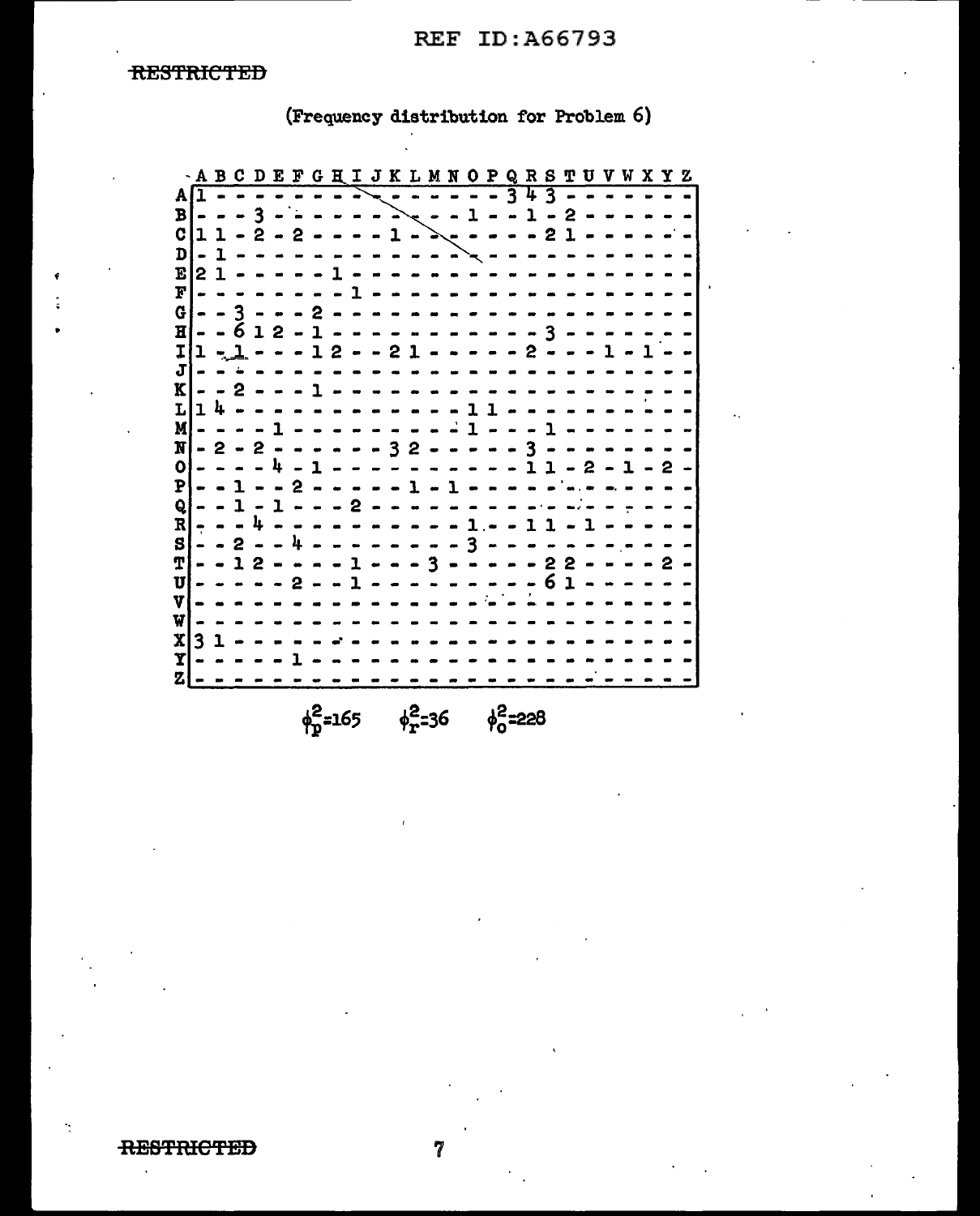## RESTRICTED

## **RESTRICTED**

## $(BLANK)$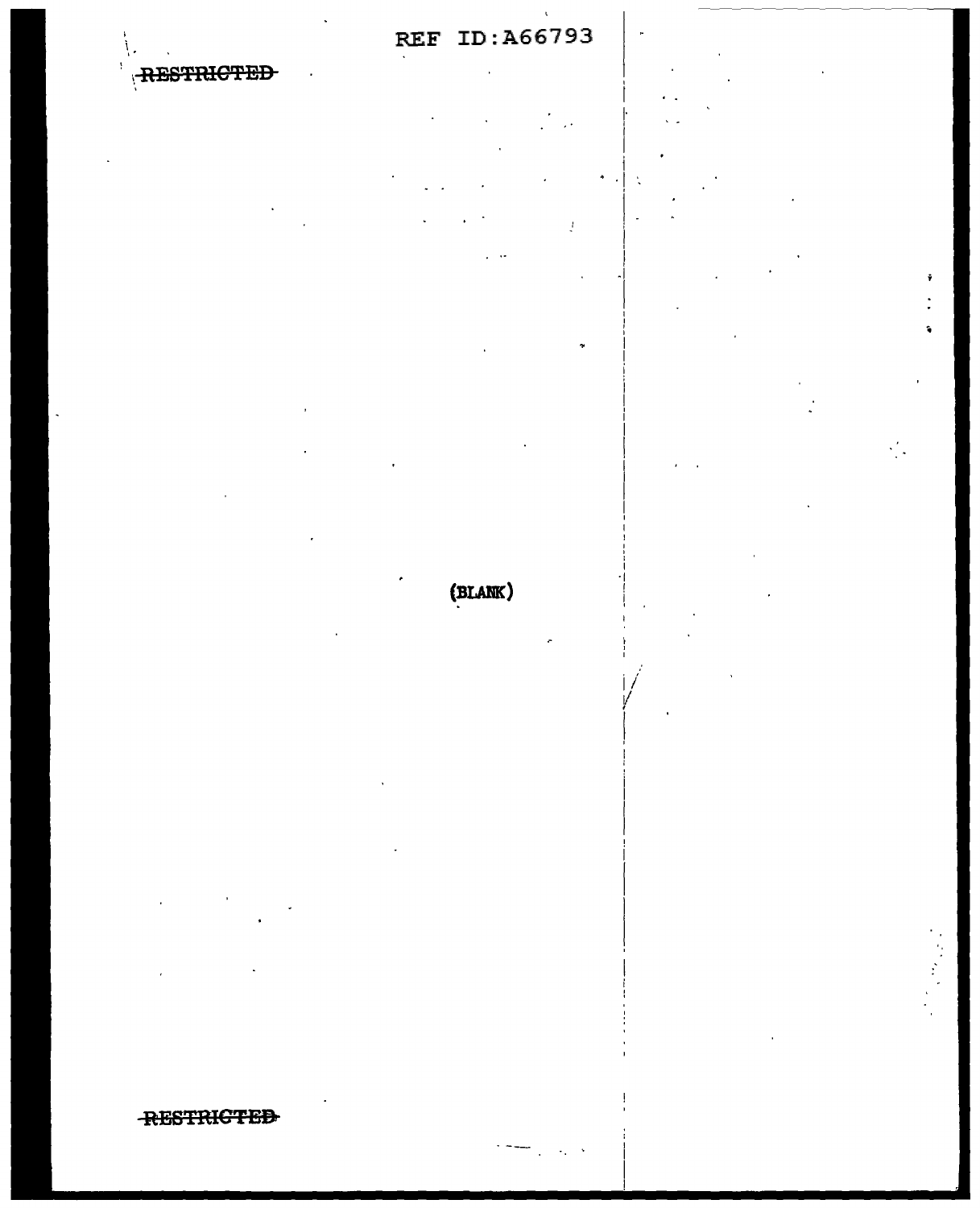**RESTRICTED** 

#### Security Information,

#### NATIONAL SECURITY AGENCY Washington 25, D. C.

COURSE

#### Military Cryptanalysis, Part I

 $\sim$   $\sim$ 

LESSON 6

Polygraphic substitution: Playfair cipher systems

TEXT ASSIGNMENT

Section IX

1. Solve the following cryptogram and recover all keys: ۰.

|              |               |           |              |           | 5               |           |                |           |           | 10    |             |    |           |           | 15         |
|--------------|---------------|-----------|--------------|-----------|-----------------|-----------|----------------|-----------|-----------|-------|-------------|----|-----------|-----------|------------|
| A            | UA            | <b>SK</b> | UA           | <b>SP</b> |                 | KM MR IO  |                | <b>OR</b> |           |       | IX YR OR OS |    |           | MS SD     | <u>UA</u>  |
| B            | RH            | <b>LV</b> | R            | SA        | AK <sup>.</sup> | SW        | ĄХ             | <b>SA</b> |           | BG CW | PN CW       |    |           | XS AU     | <u>BS </u> |
| C            | <u>_NA</u>    | <b>NM</b> |              | SM VU     | <b>XX</b>       |           | AR OR HG       |           | RA RL     |       | - SA        | YN | UK        | <b>SA</b> | <b>OR</b>  |
| D            | MY            | IA        | AU           | BF        | MS              | <b>SD</b> |                | UN WC     | AS        | EN    | CA          | HN | DR        | FB        | NT.        |
| E            | AS            | RI)       | RF           |           | VU RO           | <b>MM</b> | BE             | RP        | <b>NY</b> | IA    | CU          | GR |           | WO SR     | XS         |
| F            | $A\mathbf{U}$ | BU        | IJВ          |           | UG DM           |           | $KS$ $MR$ $GN$ |           | <b>HQ</b> | DM    | <b>DU</b>   | HU | SB        | WC        | AS         |
| G            | UB            | EO        | AS           |           | AD. WB          | NO        |                | DK AD     | FB        | RH    | <b>SP</b>   | RW | HO        | UC        | AD         |
| $\mathbf{H}$ | FT            | NO        | <b>SB</b>    | AU        | RD              | <b>OT</b> | MS             | SD        | UN        |       | XB VL       | UA |           | KS HQ     | KS         |
| J            | MR            | <u>UA</u> | $\mathbf{R}$ | IJ        | CU              |           | $CW$ $FB$      | NL.       | QO        |       | AR OR HG RA |    |           | IJ        | AL.        |
| $\mathbf{K}$ | UB            | UA        | CE           | <b>RB</b> | AD              | EQ.       | YX             | OЕ        | XH        | UM    | SW          | PR | FS        | <b>ON</b> | UK         |
| L            | <b>GN</b>     | DR        | UP           | UR        | XW              | RW        | QH             | FR        | SD        | AS    | <b>NO</b>   | AD | UA        | WB        | ·NO        |
| M            | <b>WS</b>     | IG        | FS           | IR        | UB              | <b>CA</b> | <b>UO</b>      | RP        | AS        | SB    | /WA         | BH | NP        | <u>BS</u> | NA.        |
| N            | <b>UA</b>     | œ         | RB           | RB        | <b>RZ</b>       | <b>RO</b> | KR             | <b>OR</b> | <b>VR</b> | NU    | <b>US</b>   | DR | <b>SR</b> | <b>SP</b> | RV         |
| $\mathbf 0$  | FR            | DA        |              |           |                 |           |                |           |           |       |             |    |           |           |            |

(For distribution, see page 2)

 $\mathbf{1}$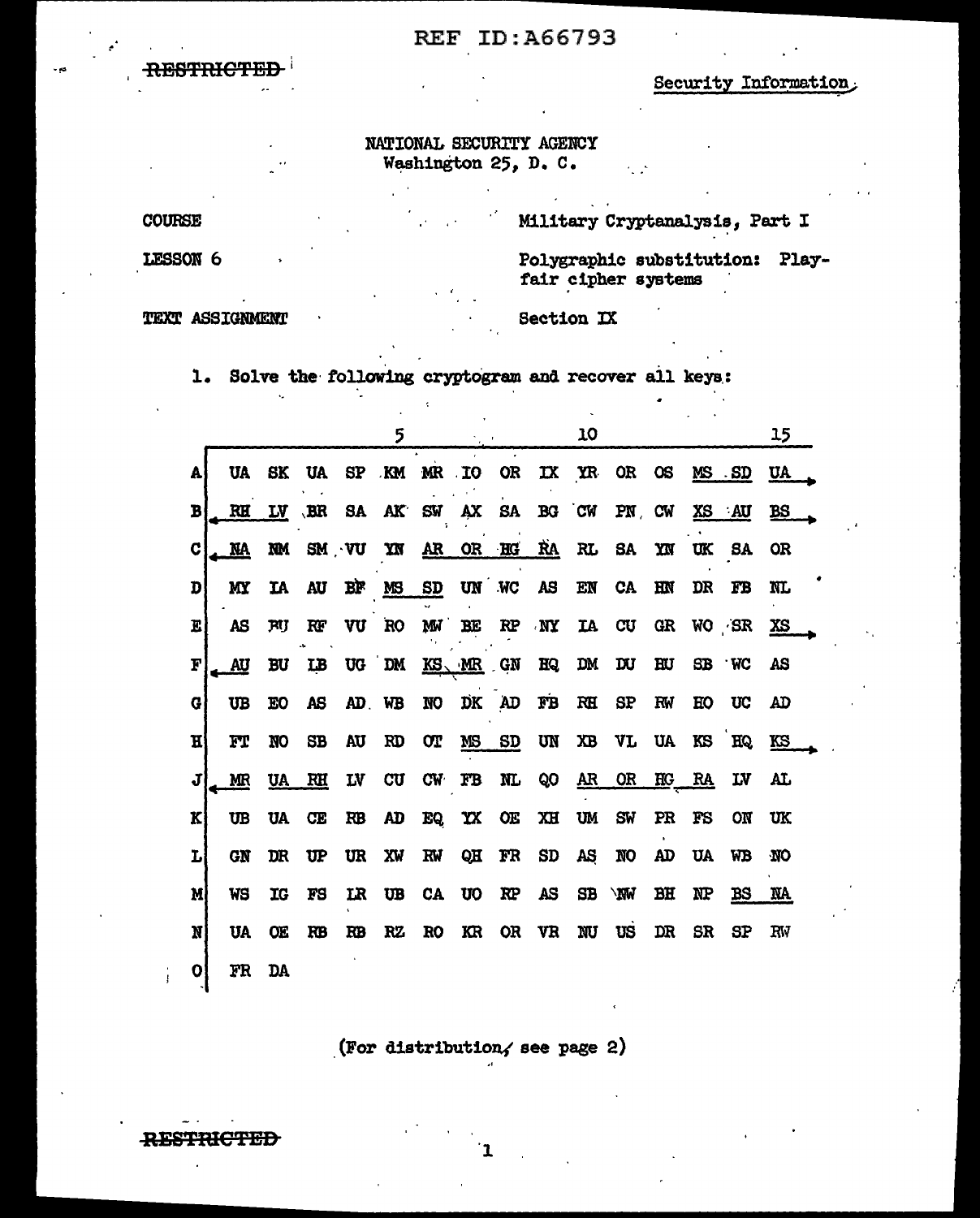#### **RESTRICTED**

 $\frac{1}{2}$ 

## REF ID: A66793

(Frequency distribution for Problem 1)

 $\mathbf{t}$ 

A B C D E F G H I J K L M N O P Q R S T U V W X Y Z  $\frac{26}{26}$  $A \sqsubseteq$ 7 τ T τ  $\overline{\phantom{a}}$  $\overline{\cdot}$ <u>្ត</u> ᢏ т.,  $\overline{\phantom{a}}$ ÷. U T ኈ  $\mathsf{I}$ B  $\mathbf{1}$  $\mathbf{1}$  $\bullet$  $\mathbf{L}$  $\mathbf{1}$  $\overline{c}$ l2  $\mathbf{1}$  $\ddot{ }$  $\ddot{\phantom{a}}$  $\bullet$  $\blacksquare$  $\overrightarrow{a}$  $\ddot{\phantom{a}}$  $\overline{2}$  $\overline{\mathbf{3}}$  $\bullet$  $\ddot{\phantom{a}}$  $\overline{D}$  $\overline{\mathbf{3}}$  $\mathbf{I}$  $\ddot{\phantom{a}}$  $\mathbf{1}$  $\bullet$  $\overline{a}$  $\bullet$  $\ddot{\phantom{1}}$  $\ddot{\phantom{a}}$  $\mathbf{I}$  $\ddot{\phantom{0}}$ ᅴ E<br>F  $\ddot{\phantom{1}}$  $\mathbf{L}$  $\mathbf{L}$  $\mathbf{1}^{\dagger}$  $\blacksquare$  $\blacksquare$  $\ddot{\phantom{a}}$  $\bullet$  $\overline{2}$  $\ddot{\phantom{0}}$  $\overline{\mathbf{3}}$  $\overline{2}$  $\mathbf{I}$  $\bar{G}$  $\mathbf{1}$ O  $\overline{R}$  $\ddot{\phantom{0}}$  $\overline{2}$  $\bullet$  $\mathbf{1}$  $\mathbf{I}$  $\overline{2}$  $\mathbf{1}$  $\overline{1}$ <br> $\overline{J}$  $\overline{2}$  $\mathbf{I}$  $\ddot{\phantom{0}}$  $\overline{a}$  $\ddot{\phantom{a}}$  $\ddot{\phantom{0}}$  $\ddot{\phantom{0}}$  $\ddot{\phantom{0}}$  $\ddot{\phantom{a}}$  $\mathbf{r}$  $\mathbf{I}$  $\ddot{ }$  $\overline{a}$  $\overline{a}$  $\overline{\mathbf{r}}$  $\overline{\mathbf{3}}$  $\mathbf{L}$ 'n.  $\bullet$  $\bullet$  $\overline{L}$  $\bf{I}$ 3  $\mathbf{1}$ ā.  $\overline{M}$ 3  $\overline{\mathbf{3}}$ 1 -<br>6 N 2  $\mathbf{1}$ h.  $\overline{\mathbf{1}}$  $\ddot{\phantom{1}}$  $\bullet$  $\mathbf{2}$  $\frac{1}{1}$  $\mathbf{1}$  $\mathbf{I}$  $\mathbf{1}$  $\bullet$  $\bullet$  $\ddot{\phantom{0}}$  $\overline{\mathbf{o}}$  $\overline{\mathbf{1}}$  $\overline{a}$  $\overline{2}$  $\bullet$ P<br>Q<br>R<br>R  $\bullet$  $\mathbf{I}$  $\overline{a}$  $\mathbf{L}$  $\frac{8}{8}$  |2<br>S|4  $\frac{3}{3}$  $\ddot{\phantom{a}}$  $\overline{2}$  $\overline{\mathbf{3}}$  $\mathbf{1}$  $\bullet$  $\mathbf{I}$ १  $\overline{2}$  $\bullet$  $\mathbf{1}$ ٠. <u>لم</u> Ŀ  $\overline{\mathbf{3}}$  $\ddot{\phantom{1}}$  $\bar{2}$  $\mathbf{I}$  $\overline{a}$  $\bullet$ T  $\ddot{\phantom{0}}$  $\vec{r}$  $\overline{\mathbf{1}}$ l8  $\overline{\mathbf{3}}$  $\overline{\mathbf{u}}$  $\mathbf{I}$  $211$  $\ddot{ }$  $\mathbf{L}$  $\ddot{\phantom{0}}$  $\ddot{\phantom{a}}$  $\frac{1}{2}$  $\mathbf{z}$  $\mathbf{1}$  $\ddot{\phantom{a}}$  $\ddot{\phantom{a}}$  $\overline{a}$  $\ddot{\phantom{a}}$  $\overline{\mathbf{r}}$  $\overline{\mathbf{v}}$  $\overline{a}$  $\overline{2}$ Ħ  $\overline{a}$  $\overline{2}$  $\mathbf{z}$ 1 1  $\overline{\mathbf{x}}$  $\mathbf{1}$  $\overline{2}$  $\overline{1}$  $\blacksquare$  $\frac{1}{2}$ Y  $-2 - - 1$  $\ddot{\phantom{a}}$  $\overline{a}$  $\overline{a}$  $\mathbf{1}$  $\frac{1}{2}$  $\mathbf{z}$ -------- $\ddot{\phantom{0}}$  $\blacksquare$  $\overline{a}$  $\bullet$  $\bullet$  $\bullet$  $\phi_{\rm r}^2$ =58  $\phi_0^2$ =316  $\phi_p^2$ =266  $\epsilon$  $\ddot{\phantom{a}}$  $\mathbb{R}^2$ 

**RESTRICTED** 

 $\overline{c}$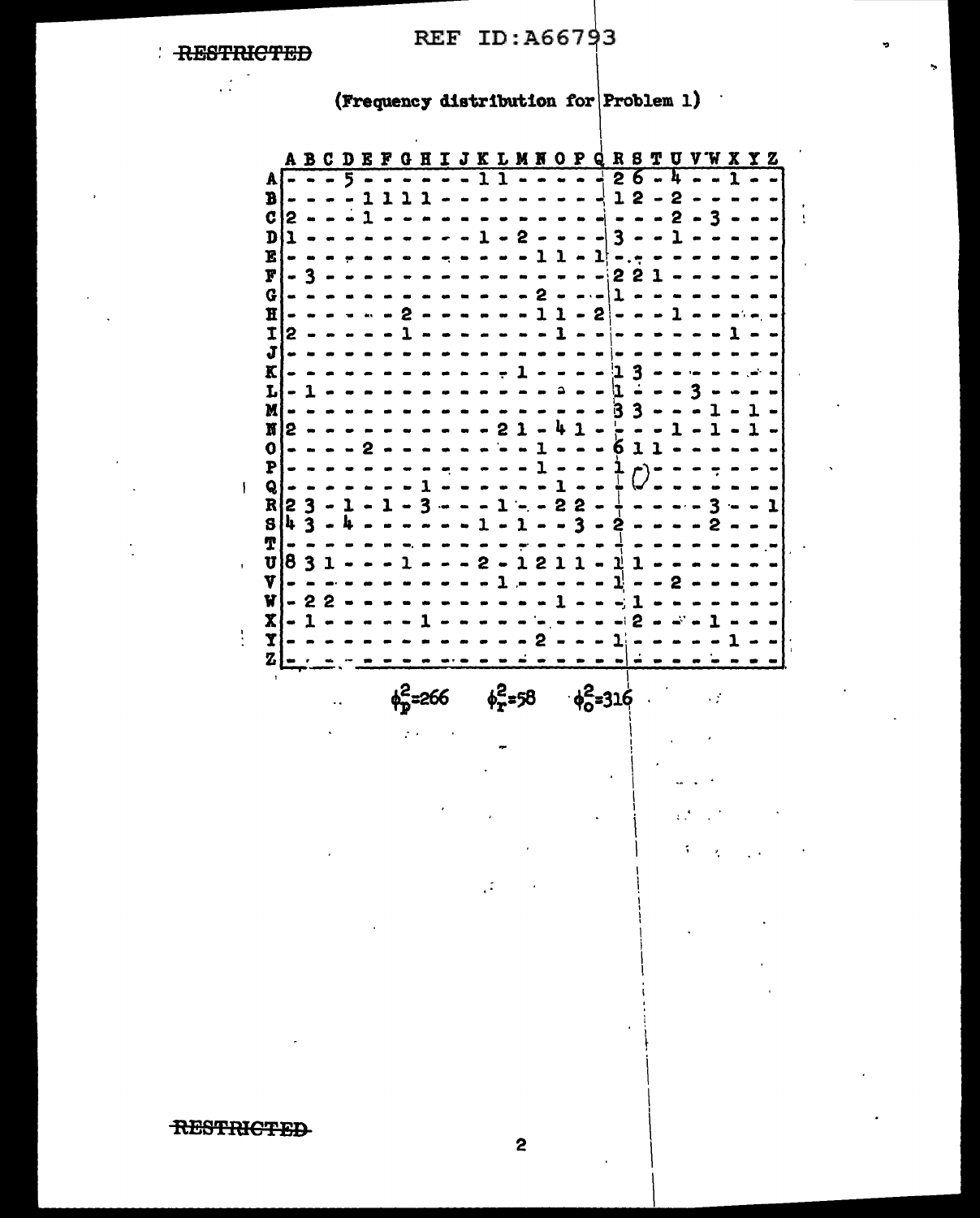#### **RESTRICTED**

2. The following cryptogram is suspected to contain the word DIVISION. Solve it and recover all keys.

|    |    |       |                                           |    |             |           |    |    |                      | 10 |          |    |                         |        | 15 |  |
|----|----|-------|-------------------------------------------|----|-------------|-----------|----|----|----------------------|----|----------|----|-------------------------|--------|----|--|
|    | MP |       | QK KA                                     |    |             |           |    |    | SZ QK KA HX EH IK YS |    | ND TP CQ |    |                         | OL NP  |    |  |
| Bl |    |       | RC AH IM SK ND YG QK DU RF QK EH LK YS    |    |             |           |    |    |                      |    |          |    |                         | ND     | TP |  |
| CI |    |       | SA OE SY FR QP FE YS MO FD AF RJ RS DU RF |    |             |           |    |    |                      |    |          |    |                         |        | RN |  |
| DI | TP | CQ.   | UT,                                       |    | IM SK ND UD |           |    |    | $FM$ $JE$ $HR$       |    | VN       | QK | $\overline{\mathbf{U}}$ | EC     | LF |  |
| E  |    | AK BH | IY                                        | QV | SM          | <b>FO</b> | SY | DY |                      |    |          |    |                         | $\sim$ |    |  |

3. Solve the following cryptogram and recover all keys. It is suspected that this message is signed "WINTHROP COL INF."

|    |                                              |          |                                                     |  |  | 10 |  |  | 15 |  |
|----|----------------------------------------------|----------|-----------------------------------------------------|--|--|----|--|--|----|--|
| A  |                                              |          | 4L 65 4L C3 IV PV 7W XV ZX BI DS 07 L4 CW 4K        |  |  |    |  |  |    |  |
| вl |                                              |          | OF RT 4L 79 OL HR YN MR RM DQ QV 9R 6M CX 4K        |  |  |    |  |  |    |  |
| СI |                                              |          | OF 4N 4L 79 OL HR OP E4 NR OB 4M XS WN ØE NU        |  |  |    |  |  |    |  |
|    |                                              |          | GC QX 4K ØD 51 NP Z5 4R L4 VQ PF HN 4L 79 OL        |  |  |    |  |  |    |  |
| El | HR EM 8X 41 ND AP Z1 4N XC M4 RT P6 4M 5H FZ |          |                                                     |  |  |    |  |  |    |  |
|    |                                              |          | C3 R9 $Q4$ CI 2H XZ $48$ $M/2$ IA YN PQ IM HR T4 PQ |  |  |    |  |  |    |  |
|    |                                              | BQ RM D3 |                                                     |  |  |    |  |  |    |  |

**RESTRICTED** 

 $\overline{\mathbf{3}}$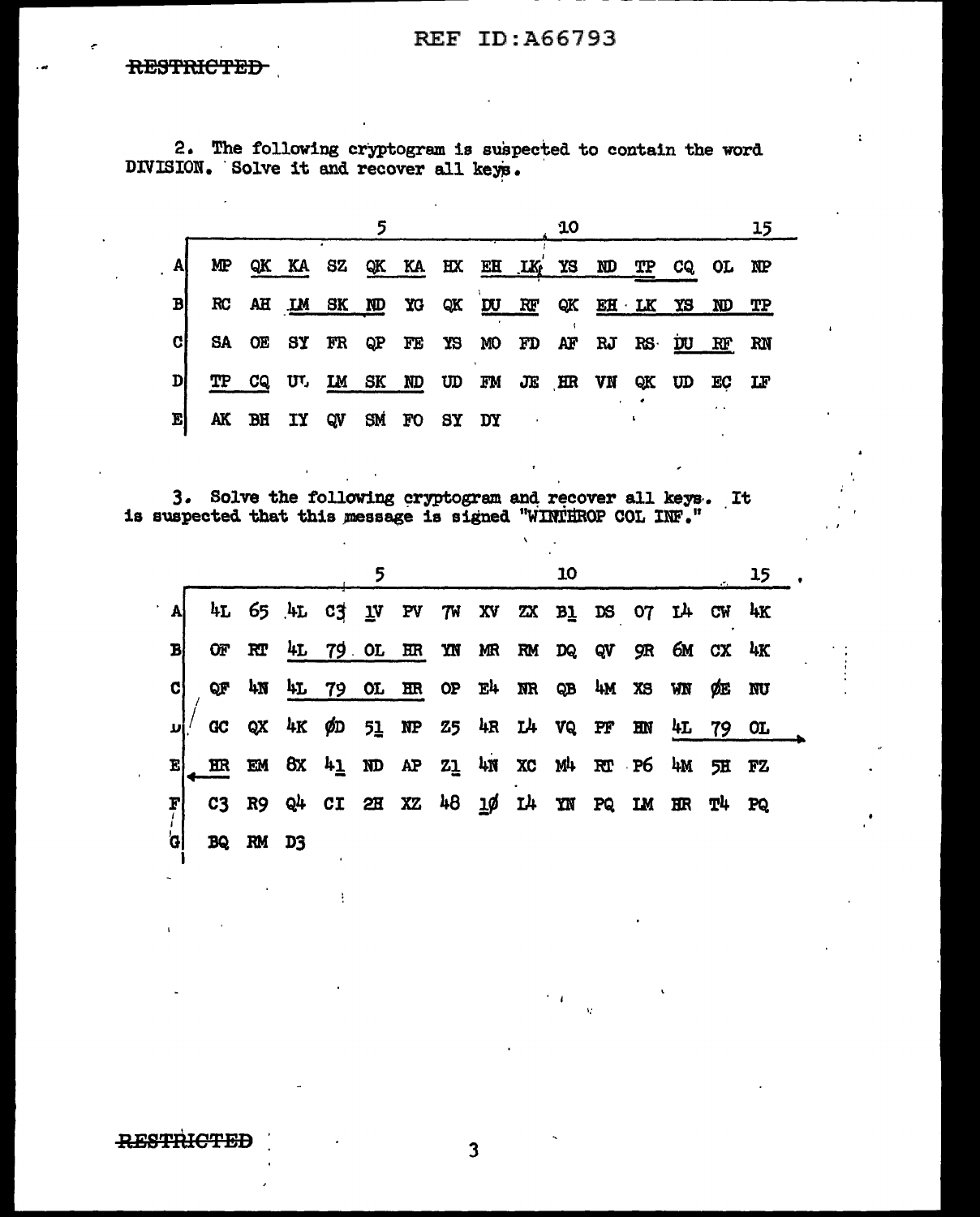RESTRICTED

4. Solve the following cryptogram and recover all keys:

| X V D Q G    |              |  | YUUSD                  |             |       |  |              | <b>FSRAZ</b> |  |  | WMDYY                                                              |              |              | WUQBL            | YUZRB        |  |           |       |
|--------------|--------------|--|------------------------|-------------|-------|--|--------------|--------------|--|--|--------------------------------------------------------------------|--------------|--------------|------------------|--------------|--|-----------|-------|
| <b>YPBYU</b> |              |  | KCKFU                  |             |       |  |              | OSRZK        |  |  | $\mathbf{F} \times \mathbf{Z} \times \mathbf{R} \times \mathbf{K}$ | <b>DYEUE</b> |              |                  |              |  | G Q Z R B |       |
| MDCOL        |              |  | VZRAG                  |             |       |  |              | H G Q R S    |  |  | KVING                                                              |              |              | BQKBY            | <b>RBFXD</b> |  |           |       |
| YDFVZ        | <b>BCGBB</b> |  |                        |             | MDCTW |  |              |              |  |  | UQBLY                                                              |              |              | UZREQ            |              |  |           | NAZRV |
| QACQP        |              |  | HQBUH                  |             |       |  | TXJYE        |              |  |  | UHXQN                                                              |              | GPDQL        |                  |              |  | UIRSK     |       |
| CGKOF        |              |  | LKVZI                  |             |       |  |              | <b>OBAXI</b> |  |  | <b>TCUQH</b>                                                       |              | LGHAR        |                  |              |  | DFKHK     |       |
| <b>QUSPV</b> |              |  |                        | LHXQY       |       |  |              | <b>VKFGH</b> |  |  | ARZAU                                                              |              | <b>YPYHQ</b> |                  | MBTWE        |  |           |       |
| PVKTO        |              |  | YRBPU                  |             |       |  | BFGKF        |              |  |  | UOSRO                                                              |              | KKXSR        |                  |              |  | XFYEW     |       |
| QSRBU        |              |  | <b>OZEUQ</b>           |             |       |  | GPYRS        |              |  |  | <b>VPQUK</b>                                                       |              |              | $OQ$ $F$ $R$ $G$ |              |  | XISRZ     |       |
| <b>KBZWG</b> |              |  |                        | $0.X$ V D V |       |  |              | DRPVZ        |  |  | VKBYD                                                              |              |              | <b>FJXVD</b>     | $Q G Y U U$  |  |           |       |
| <b>SABVD</b> |              |  | EQTBV                  |             |       |  | <b>KBMVZ</b> |              |  |  | UYPYH                                                              |              | Q B M D C    |                  |              |  | OLKLB     |       |
| ULPIP        |              |  | THBLV                  |             |       |  |              | HRZBX        |  |  | Q X S R M                                                          |              |              | <b>KVKSR</b>     | MGZRK        |  |           |       |
| <b>JVUUY</b> |              |  |                        | BSUZK       |       |  |              | VAUVD        |  |  | PDIQE                                                              |              |              | CIPTF            | QVTMR        |  |           |       |
| <b>WKVBA</b> |              |  | $R V$ <sup>7</sup> B Q |             |       |  |              | KOVHG        |  |  | JXRIX                                                              |              |              |                  |              |  |           |       |

4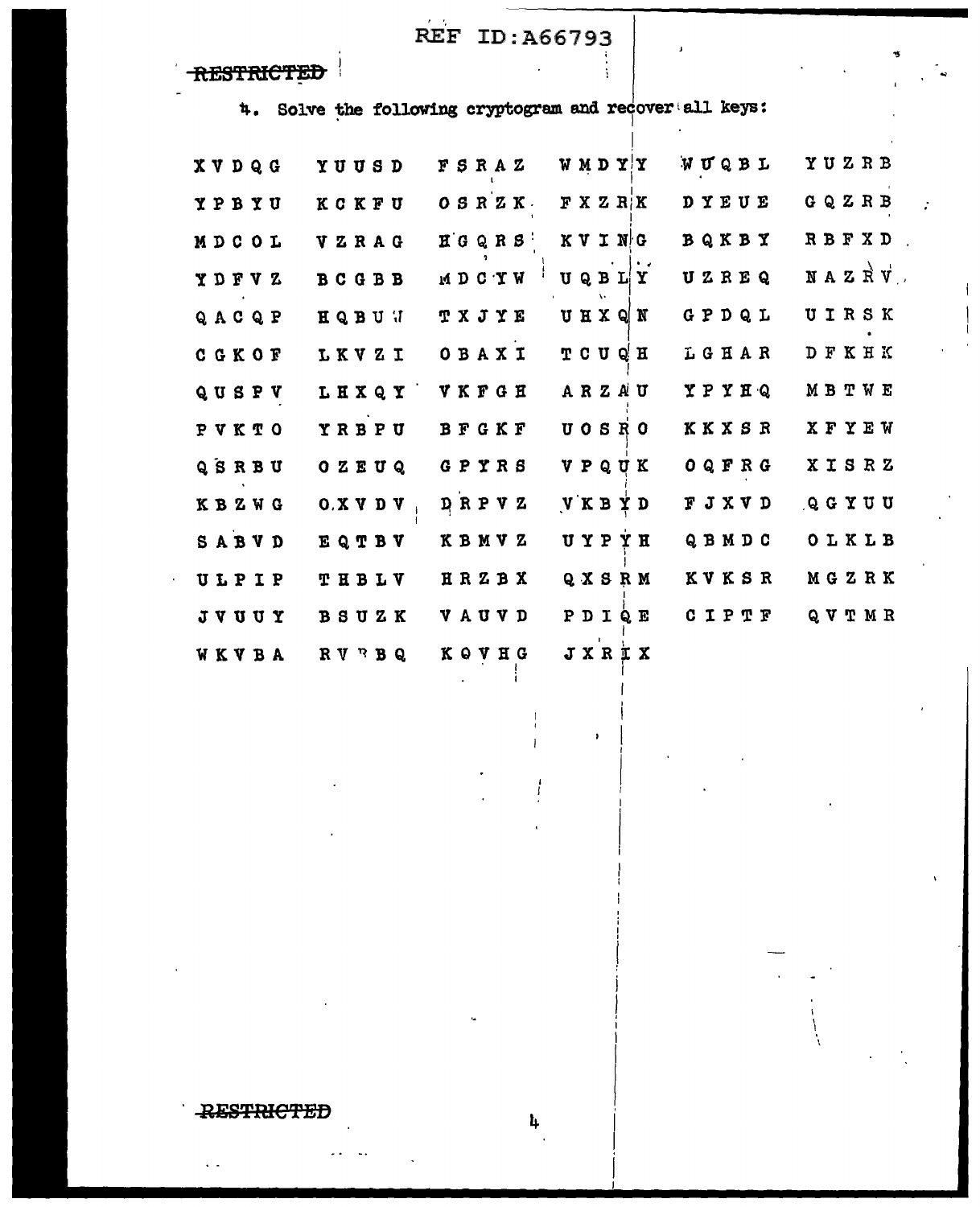#### **RESTRICTED**

5. The following cryptogram is suspected to contain the signature "CLINTON COURTNEY COL INF." Solve it and recover all keys.

|  |  |  |  | LHQEF IPXOE OPYQE NCOPC MAGZH EFQEL |  |  |  |  |  |  |  |  |  |  |
|--|--|--|--|-------------------------------------|--|--|--|--|--|--|--|--|--|--|
|  |  |  |  | MCOBY FMEBO DKDYS YFQEL EFDFH EFQET |  |  |  |  |  |  |  |  |  |  |
|  |  |  |  | OLIEG GYHLO SLMLQ LBPJZ SPTFA OFQRL |  |  |  |  |  |  |  |  |  |  |
|  |  |  |  | DQELN HQEFF MIBTZ OFGWJ FOSLM DPYFQ |  |  |  |  |  |  |  |  |  |  |
|  |  |  |  | ELBLY BYFQE LYFQE LLMSX LEBIF EFDMQ |  |  |  |  |  |  |  |  |  |  |
|  |  |  |  | ECFZN LQEMF XSLMT OLIDY OADSF EOSQE |  |  |  |  |  |  |  |  |  |  |
|  |  |  |  | MLEFQ RQILU BPSTL MFHLM FIKQE FFYFQ |  |  |  |  |  |  |  |  |  |  |
|  |  |  |  | ELTOL LGDYD TLQLB PKFAO FQROT PCQEM |  |  |  |  |  |  |  |  |  |  |
|  |  |  |  | OSQEM LMBLY BGCGZ FQRWO OLSAP SKLLM |  |  |  |  |  |  |  |  |  |  |
|  |  |  |  | ESZQR LKMOE SPSRN                   |  |  |  |  |  |  |  |  |  |  |

6. The following cryptogram is suspected to contain the probable beginning "PART ONE OF THREE PARTS." Solve it and recover all keys.

**NBBVC** QKVHI EBMMN BBVII BDLBK LSFXV RKCBV MKRYF YBVHB Q T B V R HVIYP  $0 D B F T$ TUCPH **XEGRR** LWYBV MWPYF FYIIK YWRQA IBLHZ **VGYUU** YCAVE GHIRW UVHPK RBDDI SYEAI ZNTIQ NYMWP YFYIK KTSYU EQVXP UVPTF MRWIP YCVDD RFYGB SMYCA VEGHI KGNYN LTBIV KRHFG **LFLFG** ABYDP TIQNY BPTLP IZYUK **YFQTB** VIKNY CMVHP IEGUU TQFYB NRVYV AYGOZ C Y D P B

5

**AESTRICTED**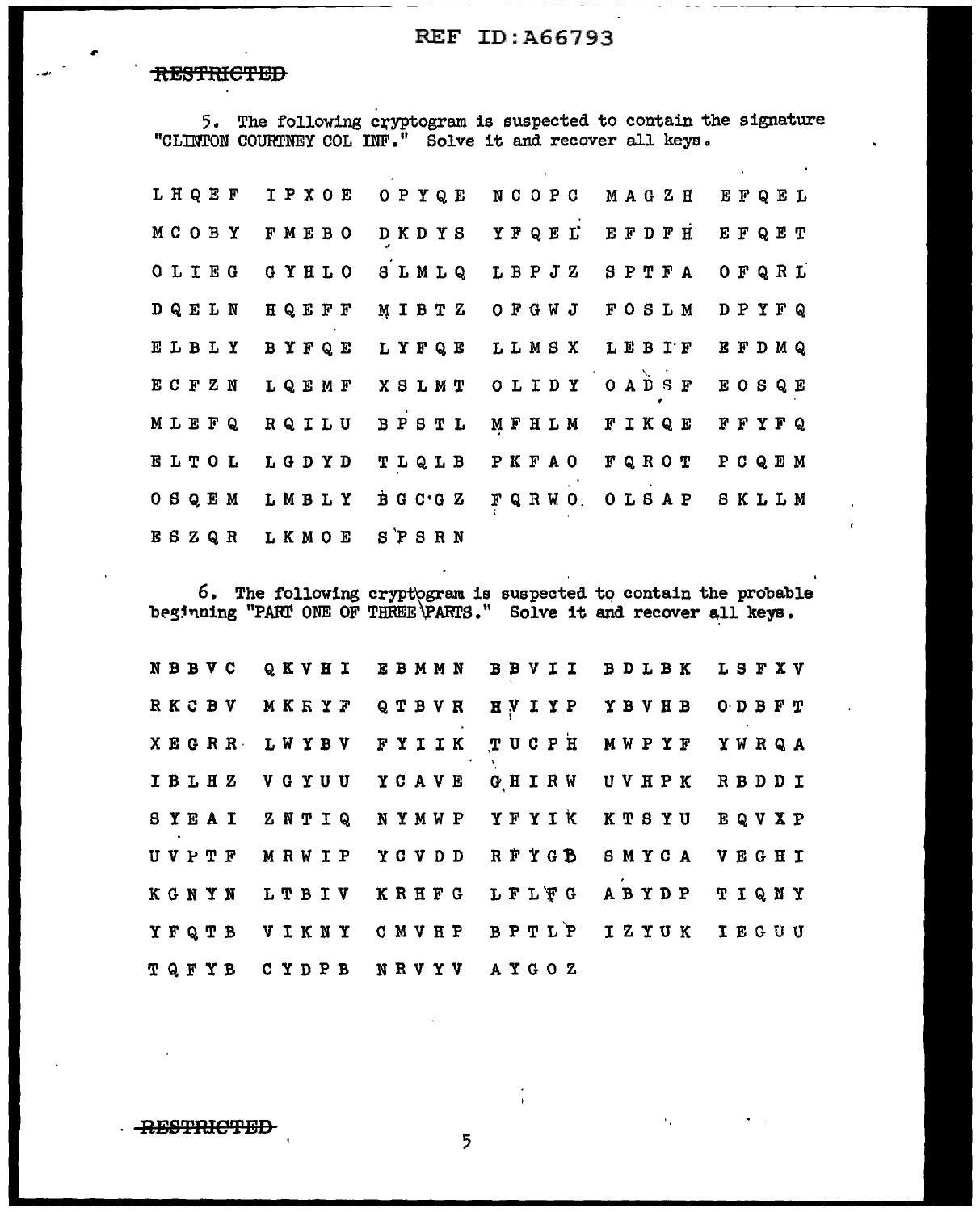**RESTRICTED** 

## $(BLANK)$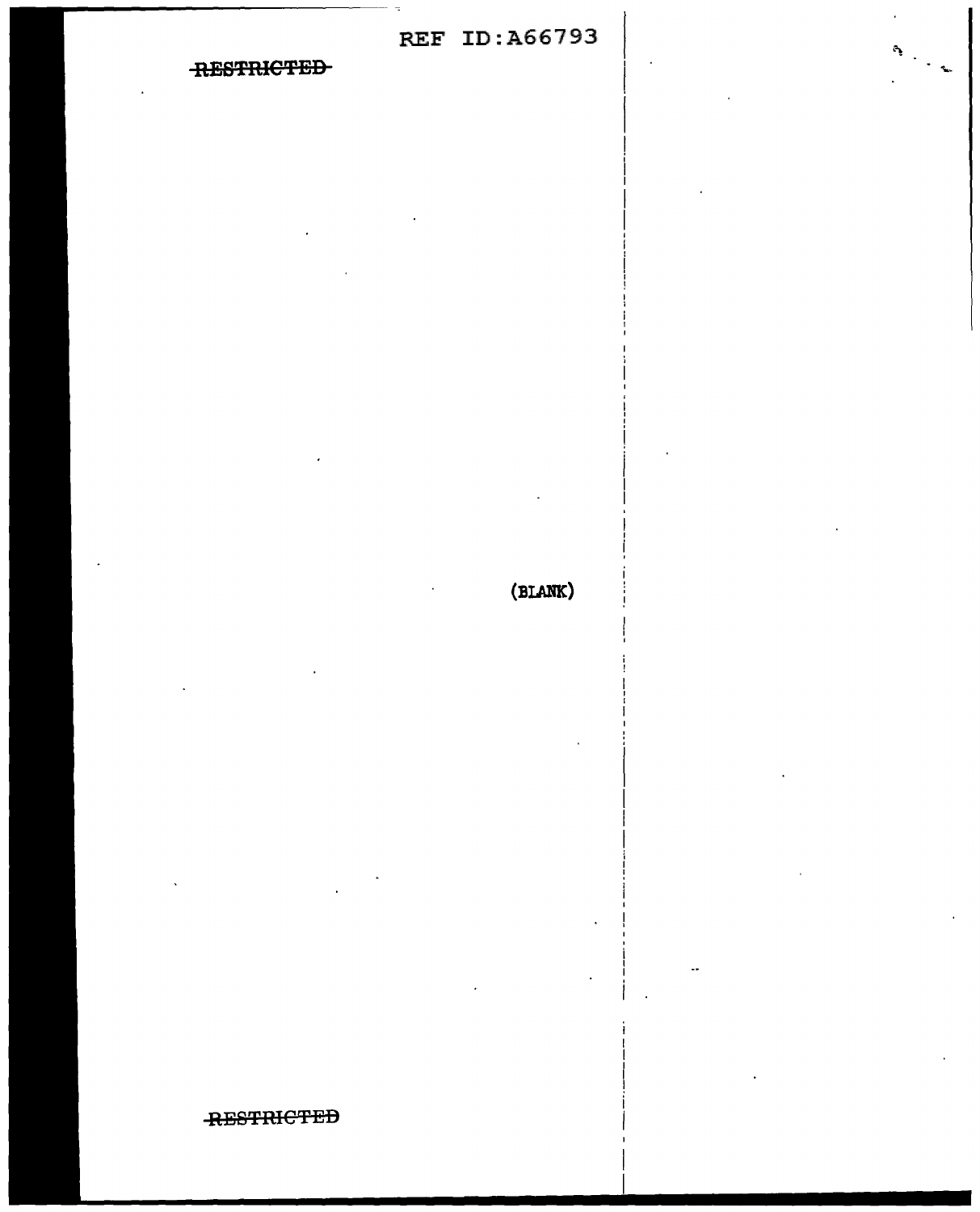**RESTRICTED** 

Security Information

NATIONAL SECURITY AGENCY Washington 25, D. C.

**COURSE** 

Military Cryptanalysis, Part I

LESSON 7

â

Polygraphic substitution: large tables

TEXT ASSIGNMENT

Section IX

1. The following cryptogram is suspected to contain the probable<br>word "RECONNAISSANCE." Solve it and recover all keys.

|              |           |                 |    | 5 |                                               |  | 10 |                        |              |    |           | 15        |
|--------------|-----------|-----------------|----|---|-----------------------------------------------|--|----|------------------------|--------------|----|-----------|-----------|
| A            |           |                 |    |   | SA CJ JY RO HT KP LP DO CV PS LN PE GN        |  |    |                        |              |    | RP        | <b>SP</b> |
| B            | FP        | IJ              |    |   | QT IM PR CJ KL RN QE RO CV MF SE LZ QZ        |  |    |                        |              |    |           |           |
| C            |           |                 |    |   | RR AO THE SQ PG TL GL NR QS UZ KK KK JE MV NL |  |    |                        |              |    |           |           |
| D            | <b>LU</b> |                 |    |   | AR QE SA MW KK LP SL AP PZ QV KK PB CJ JY     |  |    |                        |              |    |           |           |
| $\mathbf{E}$ |           |                 |    |   | RL CJ HA CO AR BH LL JH QT RP AS SL RP SL NL  |  |    |                        |              |    |           |           |
| $\mathbf{F}$ |           |                 |    |   | QJ QT AJ NL IG NR WX AI HI YD KK JE CP        |  |    |                        |              |    | YO SP     |           |
| G            | KO        | FB.             | QT |   | QP YP NZ SO AM DZ KR FP                       |  |    |                        | SX           | PK | FJ PR     |           |
| $\mathbf{H}$ | Œ         | AK CE           |    |   | AS LP DO PB SI AX SX                          |  |    | $\overline{\text{PB}}$ | $\mathbf{L}$ | ET | WX RF     |           |
| J            |           | <b>GZ QT IM</b> |    |   | PR CJ JY AK HT JY AA NN SX CB                 |  |    |                        |              |    | <b>RO</b> | WE        |
| K            |           |                 |    |   | SA RD LL ML AX AF YU NC PK MS NE              |  |    |                        | QJ QT        |    | AJ        |           |

(For distribution, see next page)

 $\mathbf{1}$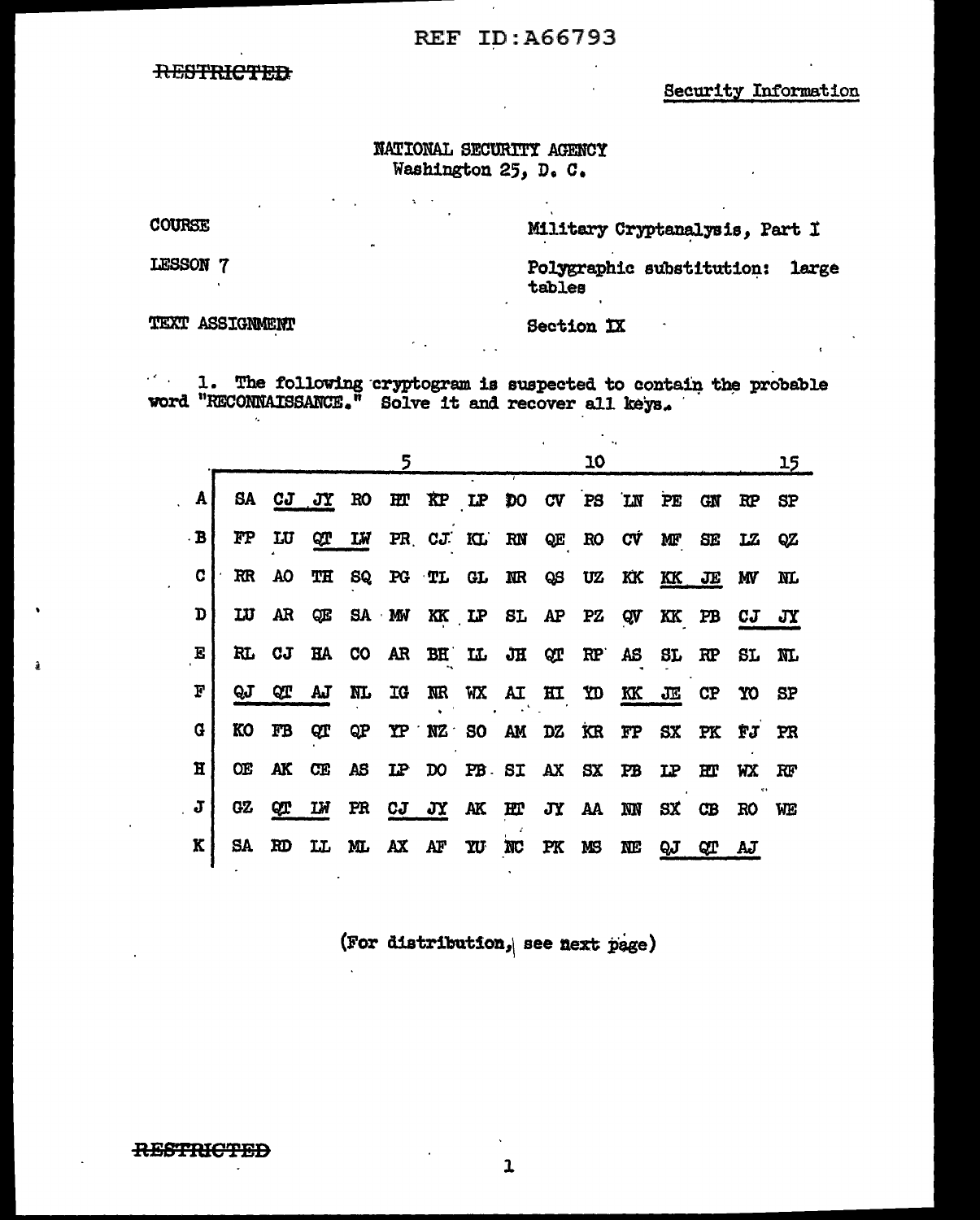$\bar{1}$ 

### **RESTRICTED**

# (Frequency distribution for Problem 1)

|                       | А | B | C | D | Е        | F | G.                    | Н | I |   | JKLMN                                     |                                |              |                      |                           |   |                  |    |   |   | $O$ P Q R S T U V W X |   | Y  | z              |                |
|-----------------------|---|---|---|---|----------|---|-----------------------|---|---|---|-------------------------------------------|--------------------------------|--------------|----------------------|---------------------------|---|------------------|----|---|---|-----------------------|---|----|----------------|----------------|
| A                     | 1 |   |   |   |          |   |                       |   |   | ヮ | 2                                         |                                |              |                      |                           |   |                  | 2  |   |   |                       | 2 |    |                | 16             |
| B                     |   |   |   |   |          |   |                       |   |   |   |                                           |                                |              |                      |                           |   |                  |    |   |   |                       |   |    |                | 1              |
| C                     |   |   |   |   |          |   |                       |   |   |   |                                           |                                |              |                      |                           |   |                  |    |   |   |                       |   |    |                | 11             |
| D                     |   |   |   |   |          |   |                       |   |   |   |                                           |                                |              |                      |                           |   |                  |    |   |   |                       |   |    |                | 3              |
| E                     |   |   |   |   |          |   |                       |   |   |   |                                           |                                |              |                      |                           |   |                  |    |   |   |                       |   |    |                |                |
| F                     |   |   |   |   |          |   |                       |   |   |   |                                           |                                |              |                      |                           |   |                  |    |   |   |                       |   |    |                | 4              |
| G                     |   |   |   |   |          |   |                       |   |   |   |                                           |                                |              |                      |                           |   |                  |    |   |   |                       |   |    |                | <b>3517</b>    |
| $\overline{H}$        | 1 |   |   |   |          |   |                       |   |   |   |                                           |                                |              |                      |                           |   |                  |    | 3 |   |                       |   |    |                |                |
| I                     |   |   |   |   |          |   |                       |   |   |   |                                           |                                |              |                      |                           |   |                  |    |   |   |                       |   |    |                |                |
| J                     |   |   |   |   |          |   |                       |   |   |   |                                           |                                |              |                      |                           |   |                  |    |   |   |                       |   | h. |                |                |
| K                     |   |   |   |   |          |   |                       |   |   |   | 5                                         | 1                              |              |                      | $\mathbf{I}$<br>4         |   |                  |    |   |   |                       |   |    |                | 9<br>12        |
| L                     |   |   |   |   |          |   |                       |   |   |   |                                           | $\overline{c}$<br>$\mathbf{1}$ | 1            |                      |                           |   |                  |    |   |   | 2                     |   |    | $\mathbf{1}$   |                |
| M                     |   |   |   |   |          |   |                       |   |   |   |                                           |                                |              |                      |                           |   |                  |    |   | ı | ı                     |   |    |                |                |
| N                     |   |   |   |   |          |   |                       |   |   |   |                                           | 3                              | $-1$ $-$     |                      |                           |   |                  |    |   |   |                       |   |    | 1              | 5<br>9<br>1    |
| $\circ$<br>${\bf P}$  |   |   |   |   |          |   |                       |   |   |   |                                           |                                |              |                      |                           |   | 3                | 1  |   |   |                       |   |    | ı              | 12             |
| Q                     |   |   |   |   |          |   |                       |   |   | 2 |                                           |                                |              |                      | $\mathbf{I}$              |   |                  | ٦. | 6 | 1 |                       |   |    | 1              | 14             |
| $\overline{\text{R}}$ |   |   |   |   |          |   |                       |   |   |   |                                           | 1                              | $\mathbf{1}$ | 3                    | $\overline{\mathbf{3}}$   |   | 1                |    |   |   |                       |   |    |                | 11             |
| S                     | 3 |   |   |   |          |   |                       |   |   |   |                                           | 3                              |              | $\mathbf{1}$         | $\mathbf{c}$              | ľ |                  |    |   |   |                       |   |    |                | 15             |
| T                     |   |   |   |   |          |   |                       |   |   |   |                                           |                                |              |                      |                           |   |                  |    |   |   |                       |   |    |                | 2              |
| U                     |   |   |   |   |          |   |                       |   |   |   |                                           |                                |              |                      |                           |   |                  |    |   |   |                       |   |    | ı              | $\overline{1}$ |
| V                     |   |   |   |   |          |   |                       |   |   |   |                                           |                                |              |                      |                           |   |                  |    |   |   |                       |   |    |                | $\blacksquare$ |
| W                     |   |   |   |   |          |   |                       |   |   |   |                                           |                                |              |                      |                           |   |                  |    |   |   |                       |   |    |                | 3              |
| $\mathbf x$           |   |   |   |   |          |   |                       |   |   |   |                                           |                                |              |                      |                           |   |                  |    |   |   |                       |   |    |                |                |
| Y                     |   |   |   |   |          |   |                       |   |   |   |                                           |                                |              | 1                    | $\mathbf{I}$              |   |                  |    |   |   |                       |   |    |                | $\frac{1}{2}$  |
| Z                     |   |   |   |   |          |   |                       |   |   |   |                                           |                                |              |                      |                           |   |                  |    |   |   |                       |   |    |                |                |
|                       |   |   |   |   | 5512D323 |   |                       |   |   |   | 3 10 9 13 1 4 10 16 1                     |                                |              |                      |                           |   |                  |    |   |   | 95934374              |   |    | $\overline{7}$ |                |
|                       |   |   |   |   |          |   |                       |   |   |   |                                           |                                |              |                      |                           |   |                  |    |   |   |                       |   |    |                |                |
|                       |   |   |   |   |          |   |                       |   |   |   | Digraphic phi data                        |                                |              |                      |                           |   |                  |    |   |   |                       |   |    |                |                |
|                       |   |   |   |   |          |   | $\frac{12}{12}$ = 152 |   |   |   |                                           |                                |              | $\frac{12}{15}$ = 33 |                           |   | $\phi_0^2$ = 184 |    |   |   |                       |   |    |                |                |
|                       |   |   |   |   |          |   |                       |   |   |   |                                           |                                |              |                      |                           |   |                  |    |   |   |                       |   |    |                |                |
|                       |   |   |   |   |          |   |                       |   |   |   | Monographic phi data                      |                                |              |                      |                           |   |                  |    |   |   |                       |   |    |                |                |
|                       |   |   |   |   |          |   |                       |   |   |   | $= 1471$                                  |                                |              |                      | $\phi_{\mathbf{r}} = 849$ |   |                  |    |   |   |                       |   |    |                |                |
|                       |   |   |   |   |          |   |                       |   |   |   | Initial ltrs: $\phi_0 = 1386$ Final ltrs: |                                |              |                      |                           |   |                  |    |   |   | $\phi_{0}$ = 1096     |   |    |                |                |
|                       |   |   |   |   |          |   |                       |   |   |   |                                           |                                |              |                      |                           |   |                  |    |   |   |                       |   |    |                |                |
|                       |   |   |   |   |          |   |                       |   |   |   |                                           |                                |              |                      |                           |   |                  |    |   |   |                       |   |    |                |                |
|                       |   |   |   |   |          |   |                       |   |   |   |                                           |                                |              |                      |                           |   |                  |    |   |   |                       |   |    |                |                |

#### **RESTRICTED**

 $\ddot{\phantom{a}}$ 

 $\overline{\mathbf{c}}$ 

 $\mathbb{R}^4$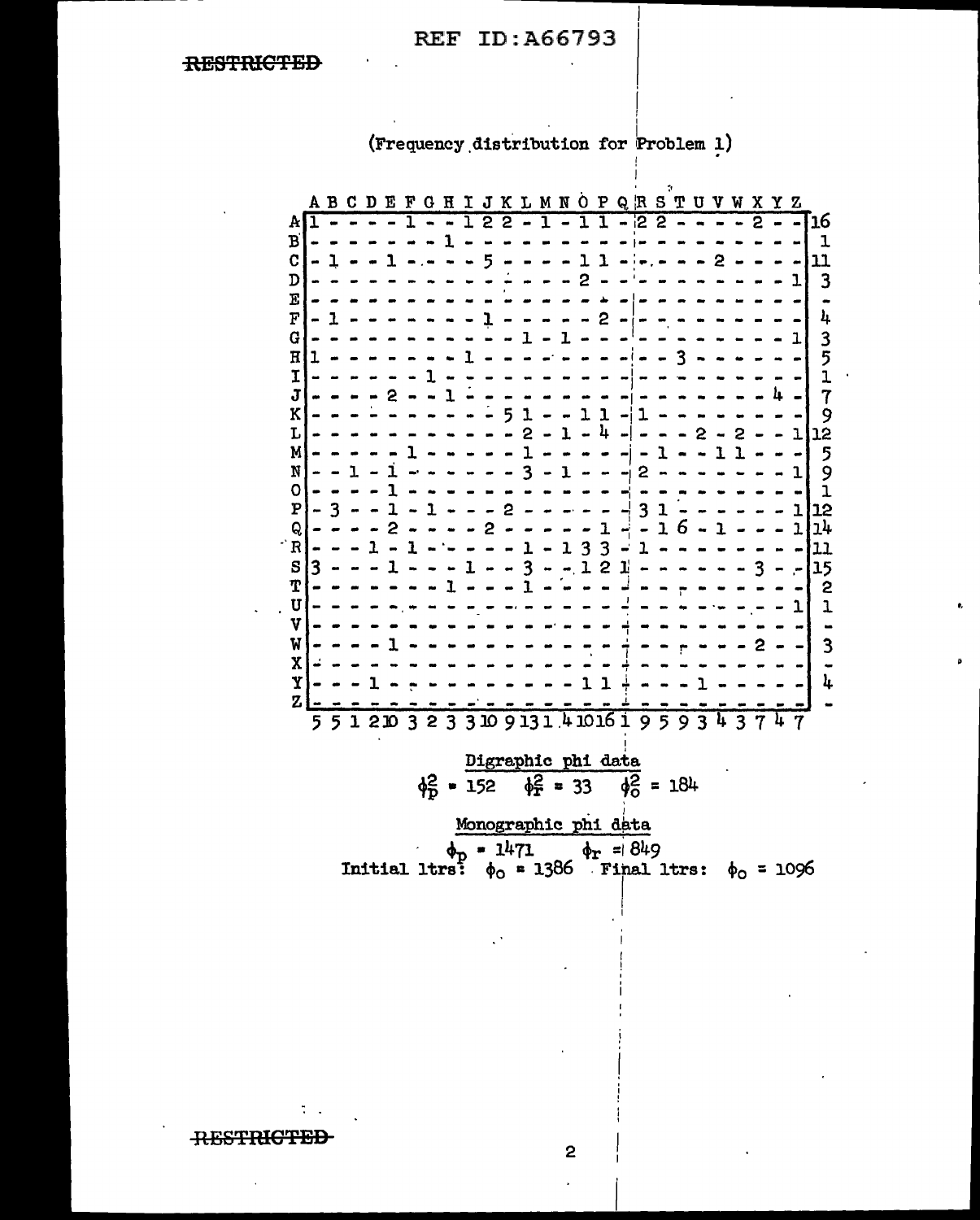$\mathcal{L}_{\mathcal{A}}$ 

#### RESTRICTED

2. The following cryptogram is suspected to begin with the opening words "WEATHER FORECAST FOR WEDNESDAY ONE THREE SEPTEMBER." Solve it and recover all keys.  $\ddot{\phantom{a}}$ 

|              |     |          |             |           | 5  |                                           |    | 10           |             |       |             |       | 15        |
|--------------|-----|----------|-------------|-----------|----|-------------------------------------------|----|--------------|-------------|-------|-------------|-------|-----------|
| A            |     |          | OL TS HM XD |           |    | AW AU ST ZF AW OL QJ WD                   |    |              |             |       | EМ          | KB    | - SA      |
| $\mathbf{B}$ | OD. | WE       | WD          | TG        | YG | KC VE JY DY QG HX                         |    |              |             | FE    | KK          | FP    | OR        |
| C            | IF  | OD       | RD.         |           |    | MEJ OB MEI HG SK VQ VQ OD QL AW WR        |    |              |             |       |             |       | US        |
| D            |     |          |             |           |    | KK DO CA US VQ OD DO YD VE MY MH JY DY MY |    |              |             |       |             |       | ЮK        |
| $\mathbf{E}$ | mМ  | ST.      |             |           |    | YG EI VU VQ VC TS KX XD MX                |    |              |             |       | DO CK SK    |       | LX        |
| $\mathbf{F}$ | US  | МH       |             | BZ IJJ CF |    | XW BQ VJ                                  |    | $O(1 - J D)$ | IW          | QF    | <b>UO</b>   | US    | <b>NO</b> |
| GI           | LH  |          | EC WD XJ    |           |    | JM VQ AI YD VE MY MF                      |    |              |             | VR VE |             | AP VQ |           |
| 피            |     | ZE HU KW |             |           |    | CK XW BQ HZ BR HP CJ FS                   |    |              |             |       | TW OG ZX IZ |       |           |
| J            |     |          | AM AG JD    |           |    | YG FE MH ER VE                            | OU |              | TW WD JY DY |       |             | RK    | RG        |
| K            | WF  | TG       | AW          | QW        |    | DO OD VE JY TS WP OZ                      |    |              |             |       | NT IW HX    |       | YJ        |
| IJ           | BZ  | KW       |             | CK DQ AM  |    |                                           |    |              |             |       |             |       |           |

 $\epsilon$  ,  $\epsilon$  .

 $\ddot{\cdot}$ 

 $\mathbb{Z}_N$ 

 $\mathcal{A}^{(k)}$ 

À,

**RESTRICTED** 

 $\overline{3}$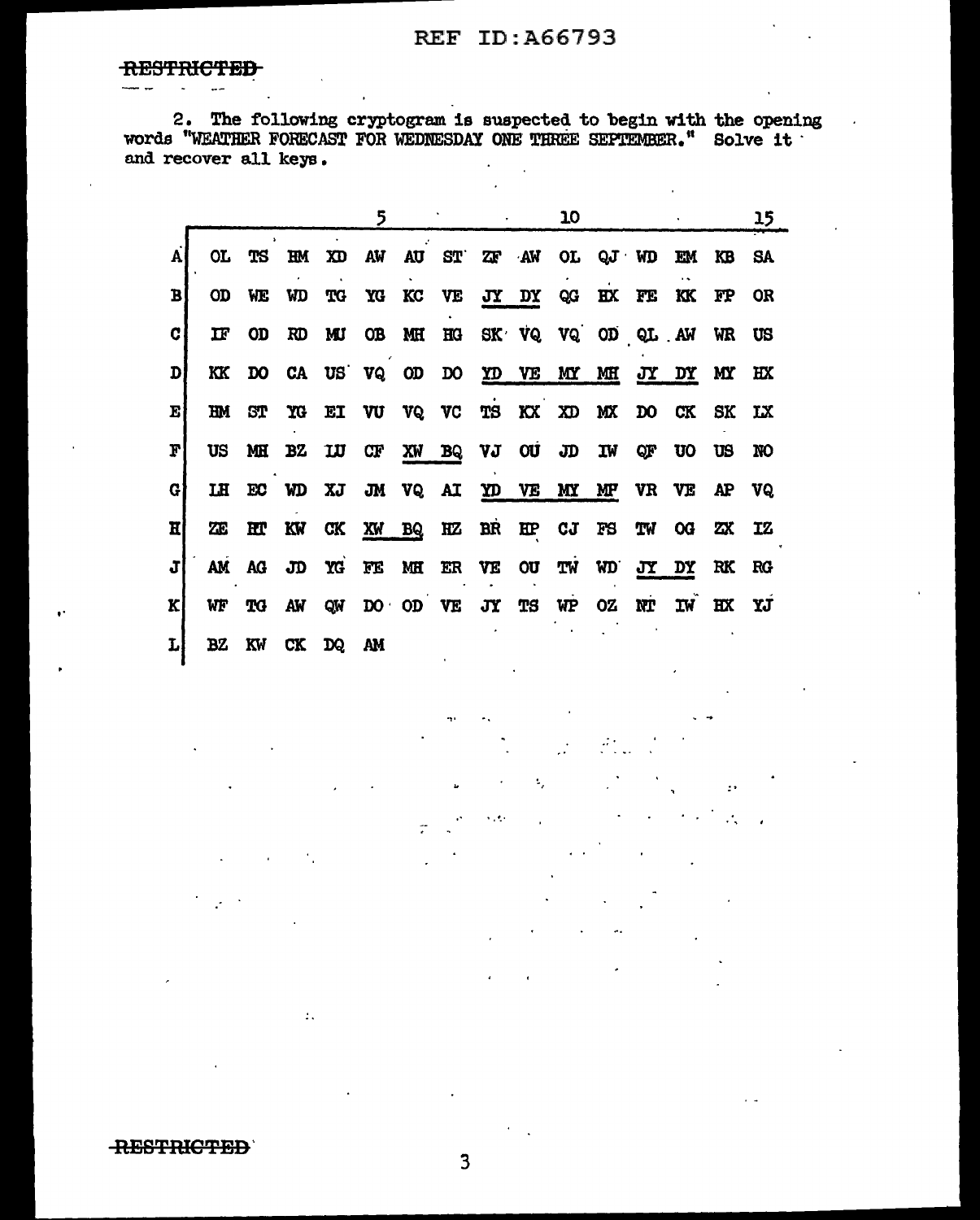### **RESTRICTED**

## **REF ID: A66793**

3. The following two messages, intercepted on links known to be passing traffic enciphered by means of random digraphic tables, are believed to be isologs containing the probable signature "MAJ GEN CARTER WORTHINGTON". Solve the texts and reconstruct the fragmentary table.  $\mathbf{L}$ 

**Common** 

 $\overline{\phantom{a}}$ 

 $\bar{\omega}$ 

|              |               |                        |                         |                   |            |                        | Message   | "A"                     |           |           |                   |                        |                |           |                |
|--------------|---------------|------------------------|-------------------------|-------------------|------------|------------------------|-----------|-------------------------|-----------|-----------|-------------------|------------------------|----------------|-----------|----------------|
|              |               |                        |                         |                   | 5          |                        |           |                         |           | 10        |                   |                        |                |           | 15             |
| A            | <u>CX</u>     | JI                     | GO                      | NВ                | XJ         | LV                     | ОP        | IJ                      | XG        | <u>OI</u> | UT                | LI                     | ZV             | DM        | DE             |
| B            | <u>AY</u>     | AM                     | CX                      | BD                | DZ         | JX                     | VK        | DQ,                     | IY        | <u>IG</u> | JO                | KW                     | DE             | IG        | JX.            |
| $\mathbf C$  | <b>BR</b>     | OU                     | ΙN                      | SR                | <u>sc</u>  | 匹                      | <u>UW</u> | <u>QК</u>               | VN        | LN        | ΖĦ                | <u>үм</u>              | IQ.            | DW        | KS             |
| D            | ER            | AV                     | ZH                      | IJ                | RD         | DE                     | <b>IQ</b> | OF                      | QQ        | 理         | OF                | VB                     | DE             | PC        | JI             |
| E            | GS            | <u>XJ</u>              | NZ.                     | <b>NN</b>         | <u>IG</u>  | OF                     | <b>NB</b> | SR                      | 2H        | JU        | TI                | AA                     | GP             | DZ.       | <b>GP</b>      |
| $\mathbf{F}$ | XF            | DE                     | KW                      | FH                | WX         | ML.                    | PΥ        | RN                      | AY        | AM        | ER                | AJ                     | UI             | <b>SX</b> | <b>OW</b>      |
| G            | UW            | QK                     | VN                      | ΙN                | ΖH         | <b>YM</b>              | AV        | HW                      | <b>OW</b> | SC        | JX                | Œ                      | <u>ର୍ଯ୍</u>    | MO        | <b>SR</b>      |
| H            | <u>AY</u>     | $\overline{\text{MR}}$ | DZ                      | CO                | <b>IS</b>  | SR                     | ZH        | $_{\rm HT}$             | ٧F        | IQ.       | VN.               | FH                     | TQ.            | UT        | HT             |
| J            | EX.           | EV                     | XG                      | <u>TY</u>         | <u>IG</u>  | OF                     | YR        | л,                      | OF        | OF.       | ΙA                | IG                     | BТ             | MO        | SR             |
| K            | ${\bf A}$     | <b>NR</b>              | HF                      | WX                | GD         | PX                     | OL.       | CO                      | EN        | SG        | SL                | MG                     | CX             | m         | VM             |
| L            | <b>OP</b>     | IН                     | LN                      | ZН                | TM         | SL                     | SC        | OF                      | <b>GL</b> | 1G        |                   |                        |                |           |                |
|              |               |                        |                         |                   |            |                        |           |                         |           |           |                   |                        |                |           |                |
|              |               |                        |                         |                   |            |                        | Message   | "B"                     |           |           |                   |                        |                |           |                |
|              |               |                        |                         |                   | 5          |                        |           |                         |           | 10        |                   |                        |                |           | 15             |
| A            | CX            | JI                     | GO                      | NΒ                | XJ         | IJ                     | 0Р        | LD                      | XG        | <u>01</u> | UI                | <b>SC</b>              | XJ             | ŅZ        | ΝN             |
| B            | <u>JG</u>     | ER                     | <u>aj</u>               | OF                | ZП         | WC                     | PM        | SR                      | <u>AY</u> | NŖ        | KQ                | RI                     | BR             | IJ        | ЖY             |
| C            | ਗ਼            | ED                     | XG                      | ΤI                | CO         | VU                     | QF        | <b>UO</b>               | KM        | IJ        | JX                | EN                     | МX             | QF        | NE             |
| $\mathbf{D}$ | <b>SC</b>     | SR                     | WX                      | IH                | Ж          | EN                     | FW        | DT                      | -SL       | DŖ        | IJ                | CO                     | WG             | ZT        | IG             |
| E            | NU            | DM                     | DE                      | AY                | PS         | XQ.                    |           |                         |           |           | XQ TI LH YO CX VF |                        | OF             | ሙ         | OF             |
| $\mathbf{F}$ | $\mathbf{C}$  | ш                      | IQ.                     | ${\bf P} {\bf C}$ | DZ.        | CH                     | ΝN        | $\mathbf{T} \mathbf{Y}$ | IG        | WG        | cx                | <b>BD</b>              | KC             | UT        | FJ             |
| G            | QF            | <b>UO</b>              | KM                      | LI                | JX         | VU                     | IN        | XS                      | LI        | UŅ        | RI                | $\mathbf{D}\mathbf{T}$ | <b>SL</b>      | VF        | $\mathbf{r}_1$ |
| $\mathbf{H}$ | $\frac{1}{2}$ | IG                     | $\underline{\text{SC}}$ | $\frac{DE}{2}$    | VF         | TI                     | JX        | FL                      | LN        | KJ        | $\mathbb{R}^n$    | ER                     | SX             | <b>OW</b> | JI             |
| $\mathbf{J}$ | AJ            | JX                     |                         | SR AY             | PS         | $\overline{\text{MR}}$ | QV        | ${\tt GP}$              | PS        | IV        | JI                | DT                     | EE             | VF        | <u>IY , </u>   |
| K            | <u>. IG</u>   | SL                     |                         | DJ PS             | KS         | JO                     | SC        | DE                      | IQ.       | CH        | LI                | $E_{\rm R}$            | $\mathbf{A}$ J | VF        | TF             |
| L            | WX            | ZZ                     |                         | LI JX             | ${\bf FG}$ | $\mathbf{L}$           | CO        | ${\bf I} {\bf W}$       | cx        | C         |                   |                        |                |           |                |

 $R_{\text{H}}^{\text{max}}$ كشنشت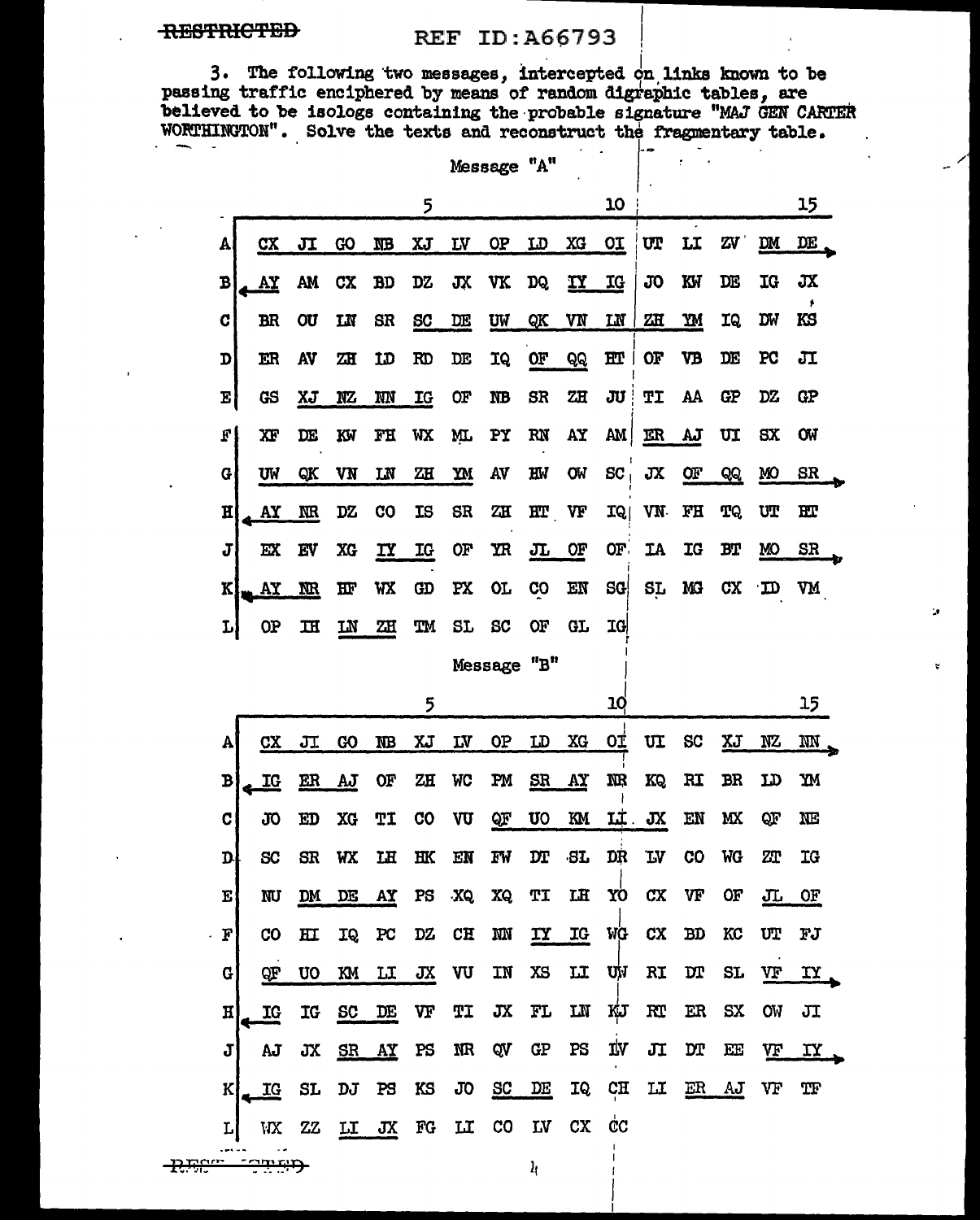REF ID:A66793

**RESTRICTED** 

 $\frac{1}{4}$ . Solve the following cryptogram and recover all keys:

|              | 1   | 2   |            | 4    | 5          | 6       | 7   | 8               | 9.     | 10   |
|--------------|-----|-----|------------|------|------------|---------|-----|-----------------|--------|------|
| ${\bf A}$    | 003 | 315 | 097        | 114  | 347        | 261     | 067 | 217             | 314    | 241  |
| $\mathbf B$  | 195 | 062 | 350        | 115  | 006        | 451     | 062 | 141             | 072    | 472  |
| C            | 189 | 192 | 018        | 400  | 189        | 067     | 315 | 097             | 530    | 403  |
| D            | 115 | 393 | 262        | 609  | 192        | 356     | 115 | 186             | 122    | 467  |
| E            | 212 | 071 | 074        | 237  | 235        | 114     | 416 | 115             | $-393$ | 271  |
| $\mathbf{F}$ | 055 | 293 | 186        | 552  | 009        | 062     | 471 | 141             | 150    | 193  |
| G            | 186 | 516 | 184        | 266  | 274        | 470     | 002 | 238             | 053    | 186  |
| H            | 141 | 072 | 236        | 516  | 189        | 004     | 195 | 191<br>$\Delta$ | 479    | 067  |
| $\mathbf{J}$ | 008 | 397 | 080        | 137  | 105        | 189.    | 391 | 262             | 343    | 408. |
| $\mathbf{K}$ | 133 | 273 | 071        | 084. | 274        | $400$ ; | 367 | 223             | 403    | 186  |
| L            | 211 | 524 | $\infty$ 8 | 292. | <b>ÖL1</b> | 122     | 393 | 284             |        |      |
|              |     |     |            |      |            |         |     |                 |        |      |

 $\frac{1}{2}$ 

 $\ddot{\bm{z}}$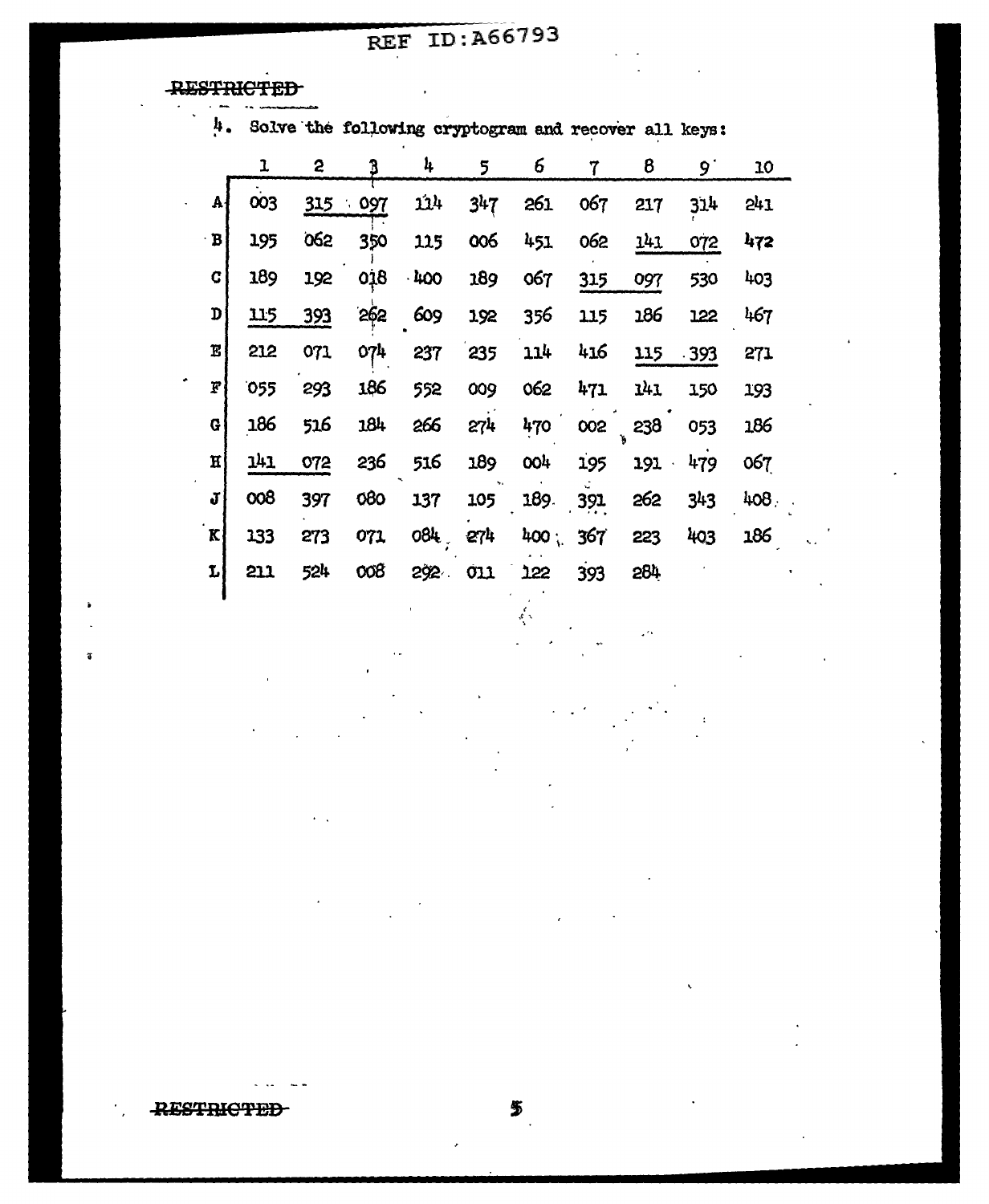### RESTRICTED-

5. The cryptogram below is suspected to begin with the stereotype "REFERRING TO YOUR MESSAGE" or "REFERENCE YOUR MESSAGE." Solve the text and recover all keys.

|                                      | 1          | 2          |                           | 3                                 | 4               | 5          |                                     | 6          |  | $\overline{\mathfrak{a}}$ | $\cdot$<br>8 |            | 9          |  | 10         |               |
|--------------------------------------|------------|------------|---------------------------|-----------------------------------|-----------------|------------|-------------------------------------|------------|--|---------------------------|--------------|------------|------------|--|------------|---------------|
| $\mathbf{A}$                         | MRA        | DMP        |                           | <b>GCI</b>                        | <b>YTY</b>      | MTG        |                                     | <b>NNL</b> |  | <b>SRK</b>                | QFB          |            | DMD        |  | WII        |               |
| $\mathbf{B}$                         | <b>DSZ</b> | <b>GIM</b> |                           | <b>IJA</b>                        | GOO             | <b>IGI</b> |                                     | DEV        |  | Tum                       | <b>GCI</b>   |            | IYD        |  | ICI        |               |
| C                                    | <b>MMT</b> | JIU        |                           | PNM                               | <b>VZP</b>      | <b>TGI</b> |                                     | DMY        |  | ЩI                        | POV          |            | GIP        |  | <b>TGO</b> |               |
| D                                    | PLM        | MCH        |                           | JPB                               | MRC             | DGK        |                                     | FWJ        |  | <b>THC</b>                | EEF          |            | MDO        |  | DSZ        |               |
| E                                    | TEN        | <b>DGK</b> |                           | FWI                               | <b>NNM</b>      | LEV        |                                     | EZF        |  | TAS                       | DIP          |            | HMI        |  | TDL        |               |
| $\mathbf F$                          | <b>CTR</b> | QMD        |                           | MZU                               | <b>ROD</b>      | <b>NPC</b> |                                     | JNJ        |  | $\overline{GCI}$          | <b>TOM</b>   |            | UZK        |  | LIY        |               |
| G                                    | NJN        | <b>CMQ</b> |                           | <b>MZF</b>                        | VOD             | NNG        |                                     | PRG        |  | ŅLC                       | URP          |            | <b>MTA</b> |  | DGI        |               |
| $\mathbf H$                          | <b>VRG</b> | NRF        |                           | URV                               | PIF             | <b>DUJ</b> |                                     | TDL        |  | POJ                       | <b>VRT</b>   |            | DAZ        |  | <b>MRI</b> |               |
| J                                    | IFX        | <b>DGG</b> |                           | <b>DHV</b>                        | <u>VZP</u>      | <u>TQM</u> |                                     | EMP        |  | JPC                       | <b>SMK</b>   |            | ЛM         |  | MND        |               |
| K                                    | PQW        | YZB        |                           | <b>OZN</b>                        | IJY             | IPJ        |                                     | DMD        |  | YJP                       | NIP          |            | EMP        |  | <b>JPC</b> |               |
| L                                    | <b>SMK</b> | ЛF         |                           | <b>ENG</b>                        | NPV             | <b>FNV</b> |                                     | FJJ        |  | ΠIT                       | <b>GTT</b>   |            | MOT        |  | <b>EOW</b> |               |
| M                                    | <b>CRV</b> | <b>MTE</b> |                           | ELE                               | TSZ             | TNM        |                                     | VRS        |  | MTR                       |              | TEQ        | <b>VRV</b> |  | QJQ        |               |
| N                                    | MRV        | <b>NOV</b> |                           | GIP                               | <b>RMT</b>      | KQX        |                                     | <b>GCJ</b> |  | EIC                       |              | <b>MZH</b> | PRT        |  | <b>IMM</b> |               |
| P                                    | <b>LCR</b> | <b>TYR</b> |                           | CZY                               | <b>GPW</b>      |            | <b>XPA</b>                          |            |  |                           |              |            |            |  |            |               |
|                                      |            |            |                           |                                   |                 |            |                                     |            |  |                           |              |            |            |  |            |               |
| $\theta$ <sup>2</sup> <sub>c</sub> : |            |            | <b>THUTHITAL</b><br>TAULU | IIII<br>KAINA<br>AMINAI<br>KAINAI |                 |            | <b>THUTH</b><br>THURKITAN<br>THURKI |            |  |                           |              |            |            |  |            | $\phi = 1094$ |
| $\theta^2$ .                         |            |            |                           |                                   |                 |            |                                     |            |  |                           |              |            |            |  |            | $\phi = 981$  |
| $\Theta$ <sup>3</sup> <sub>c</sub> : |            |            |                           |                                   |                 |            |                                     |            |  |                           |              |            |            |  |            |               |
|                                      |            |            |                           |                                   | $E(d_*) = 1207$ |            |                                     |            |  | $E(d_2) = 696$            |              |            |            |  |            |               |

ś.

RESTRICTED

 $\ddot{\phantom{a}}$ 

 $\epsilon$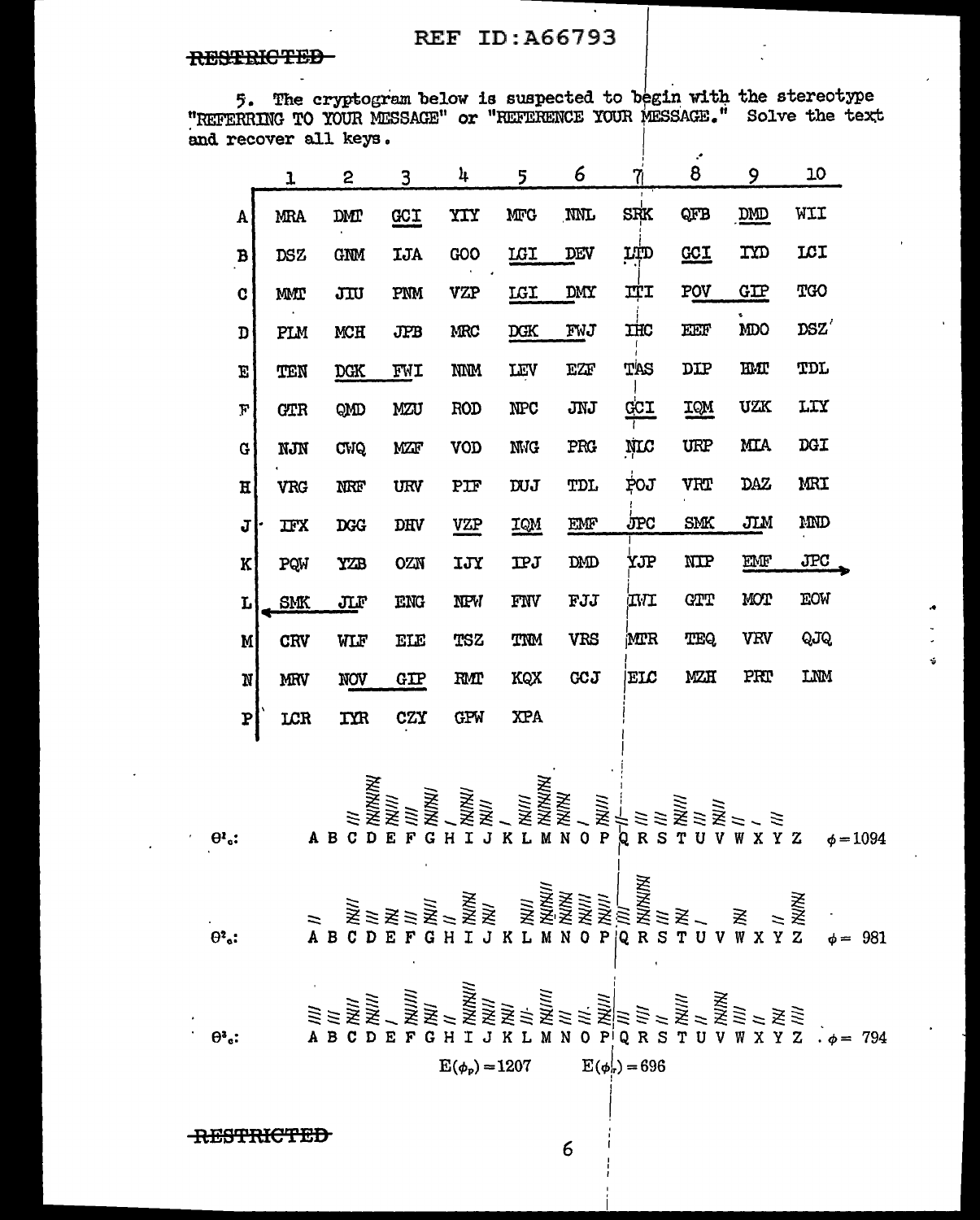#### RESTRICTED

6. The following cryptogram is suspected to contain the probable wotd "AIRCRAFT." The' encipherment is believed to involve a tetranome trigraphic system employing a matrix similar to that illustrated in Fig. 59 of the text, the ciphertext sections being composed of the dinomes 00-99 inscribed in the normal manner of writing, but the plaintext sections consisting of keyword-mixed sequences which differ from those in the text example. Solve the cryptogram and recover all keys.

|           |                                                     | $2^{\circ}$ | $4 -$ |                                                   | $5 \quad 6$ | 8 | 9 <sup>7</sup> | 10                                                  |  |
|-----------|-----------------------------------------------------|-------------|-------|---------------------------------------------------|-------------|---|----------------|-----------------------------------------------------|--|
| ${\bf A}$ |                                                     |             |       | 0601 7849 4912 2533 1747 6031 4270 8240 1877 6111 |             |   |                |                                                     |  |
| Bl        |                                                     |             |       | 0240 1245 4827 1236 5681 6831 4214 9945 1875 8917 |             |   |                |                                                     |  |
|           | 0 3309 4143 8843 5342 7719 1517 2774 3249 4507 4872 |             |       |                                                   |             |   |                |                                                     |  |
| ות "      | 6011 1266 4145 7327 6760 5345 7619 5945 7349 3043   |             |       |                                                   |             |   |                |                                                     |  |
| вI        | 7709 2819 4322 0129 3875 2713 3046 9040 0775 6561   |             |       |                                                   |             |   |                |                                                     |  |
| FI        |                                                     |             |       | 2911 2507 3576 1505 4214 9875 3570 0208 6583 6161 |             |   |                |                                                     |  |
| GI        |                                                     |             |       | 3247 2107 1777 3918 2533 1747 0264 1956 1242 4707 |             |   |                |                                                     |  |
| πI        |                                                     |             |       |                                                   |             |   |                | 7772 3296 3491 0576 0779 5514 1145 3143 8569 2871 / |  |
|           |                                                     |             |       |                                                   |             |   |                |                                                     |  |

RESTRICTED

.. ·-...

i

1